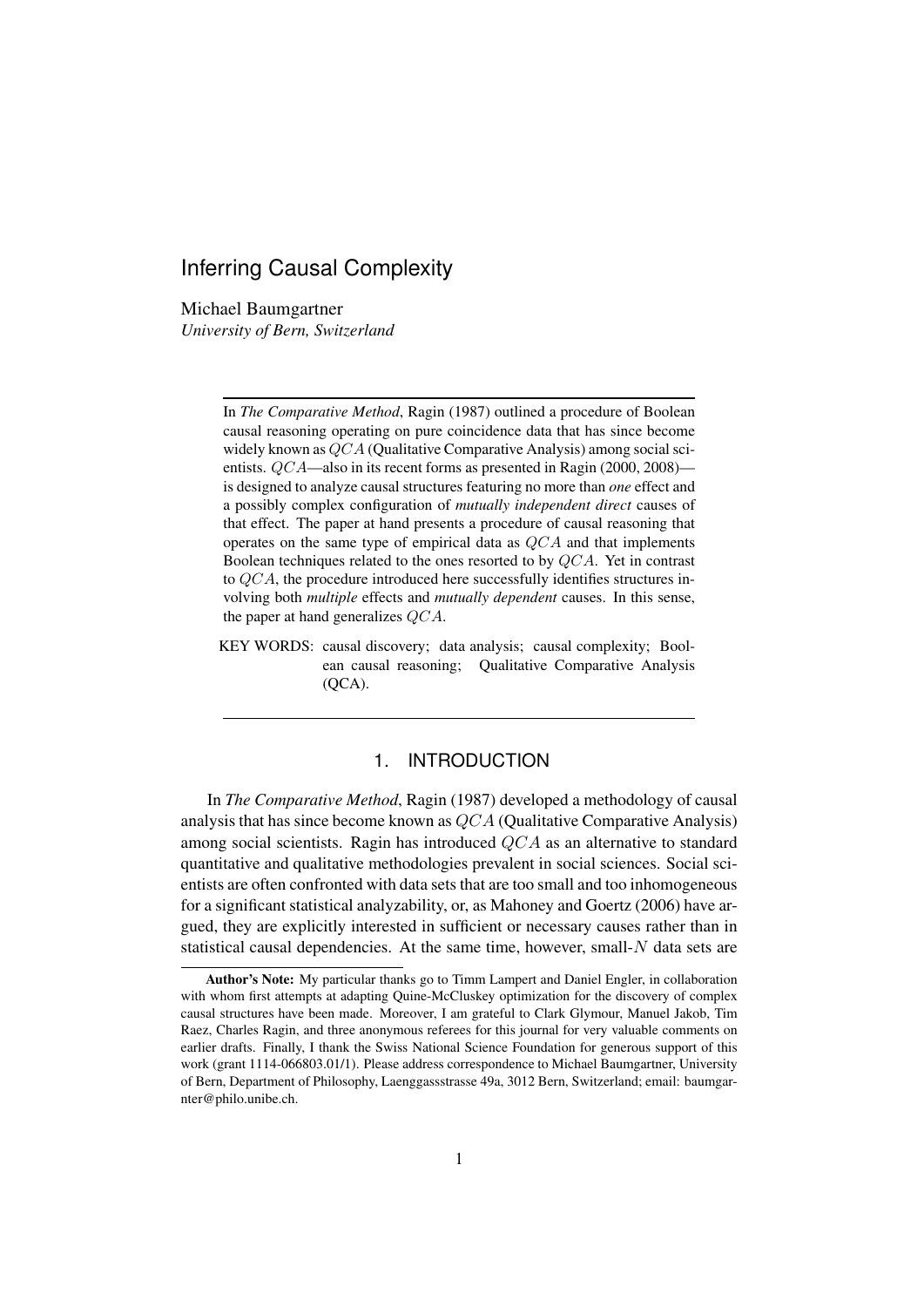

*Figure 1. A complex structure consisting of a chainlike and a common cause substructure that cannot be directly analyzed by* QCA*.*

still too large and too complex for an in-depth qualitative analysis.  $QCA$ , accordingly, is designed so that it occupies a middle ground between the variable-oriented and the case-oriented traditions.  $QCA$  as presented in Ragin (1987) treats single cases in its input data as complex configurations of dichotomous variables. Cases feature one dependent (effect or outcome) variable and an arbitrary amount of independent (possible cause) variables. By a systematic comparison—implementing Boolean techniques—of such configurations, conjunctions of the independent variables can be identified as complex causes of the dependent variable. Every dependent variable can have several alternative complex causes which are disjunctively concatenated in the output of  $QCA$ . Complex causes are seen as sufficient conditions, disjunctions of alternative causes as necessary conditions of their effects. The Boolean techniques are, inter alia, resorted to in order to minimize complex conditions that involve redundant variables.

Dichotomous variables correspond to conventional crisp sets. In Ragin (2000) and Ragin (2008), QCA has been thoroughly (and fruitfully) adapted for fuzzy sets, yet the fundamental presumptions of QCA and, most of all, the significant limitations on the complexity of the causal structures that can be uncovered by  $QCA$  have remained unaltered:  $QCA$  is designed to analyze causal structures featuring exactly *one* effect and a possibly complex configuration of *mutually independent direct* causes of that effect.<sup>1</sup> For brevity, call the assumed singularity of the analyzed effect the *singularity assumption*, or (SNG) for short, and the assumed mutual independence of causes the *independence assumption*, or (IND) for short. Furthermore, an application of QCA always presupposes that it is *known*—or at least determinable prior to implementing QCA—what variable within the analyzed set of variables is the effect, and, accordingly, what variables are possible causes. I shall refer to the assumed *identifiability* of causes and effects as (ICE).<sup>2</sup>

Certain ubiquitous causal structures violate (SNG) and (IND), most notably causal chains and common cause structures. Indeed, it is fair to say that the majority of actual causal structures—also in the area of social sciences (cf. Goertz 2006)—by far exceed the complexity allowed by (SNG) and (IND). For example, consider Waldner's (1999:9) causal models of the connection between state build-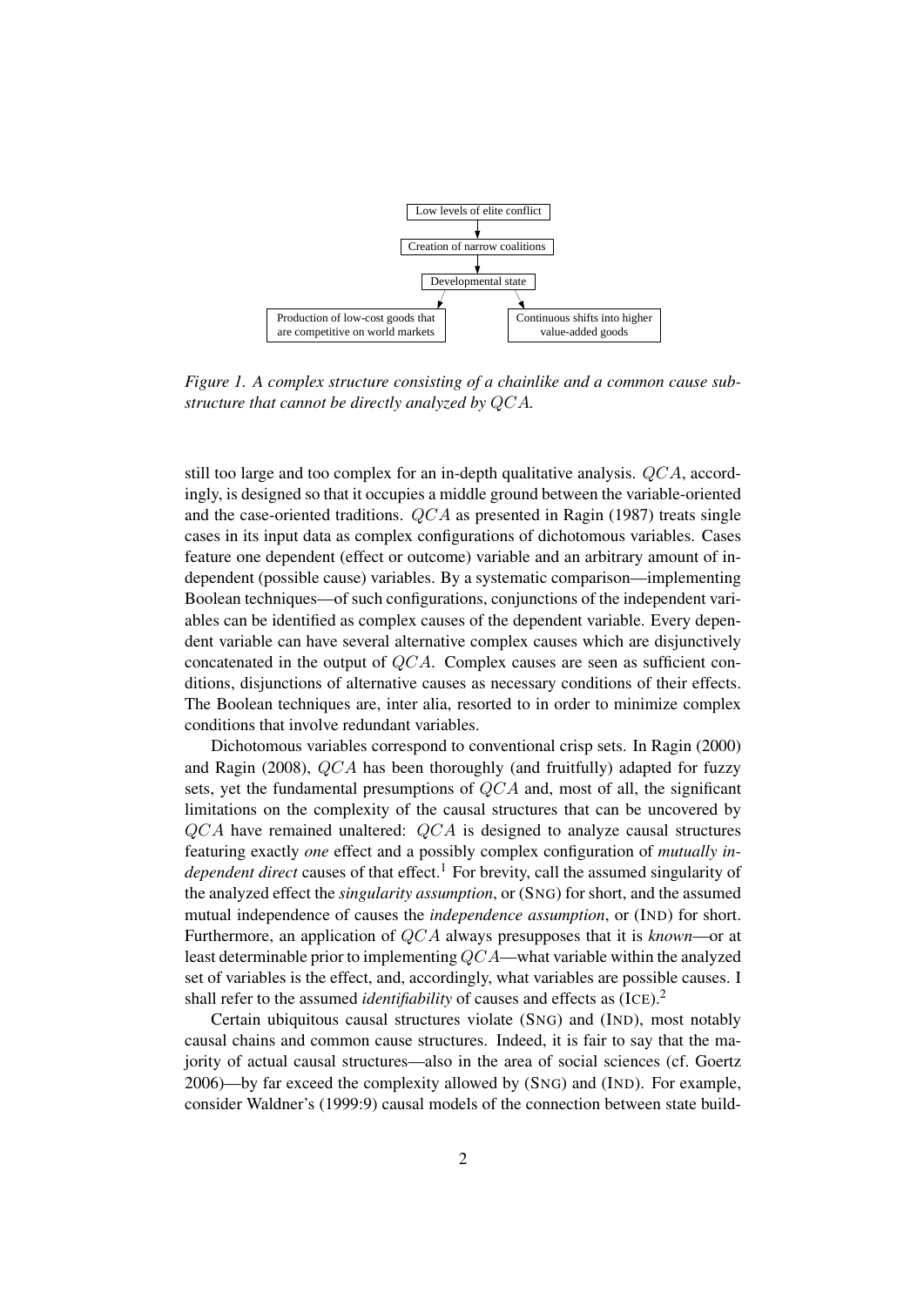ing and economic development in Turkey, Syria, Taiwan, and Korea as graphed in figure 1: Low levels of elite conflict are necessary causes of the creation of narrow coalitions which are necessary for a developmental state. The latter, in turn, is a sufficient cause of two parallel effects: production of low-cost goods that are competitive on world markets, on the one hand, and continuous shifts into higher value-added goods, on the other (cf. also Mahoney and Goertz 2006). This structure, hence, is built up of two causal chains and one common cause substructure. It features both multiple effects and mutually dependent causes, i.e. it violates (SNG) and (IND). Of course, a subdivision of such a complex structure into its separate layers—e.g. 'creation of narrow coalitions' → 'developmental state' or 'developmental state' −→ 'production of low-cost goods'—yields causal substructures that satisfy both (SNG) and (IND). Such a subdivision would thus render a complex structure amenable to a stepwise  $QCA$  analysis: First, the dependency between the creation of narrow coalitions and a developmental state and then the one between a developmental state and the production of low-cost goods could be uncovered by means of QCA. However, such a breaking down of complex structures into simple ones that satisfy (SNG) and (IND) presupposes that a great deal about the very structure under investigation is known prior to its analyzability by  $QCA$ —hence (ICE). The variables involved in the investigated cases must be categorized into possible causes and possible effects prior to implementing QCA. In the end, what QCA determines is merely whether possible causal dependencies in fact exist and whether the cause variables constitute complex or alternative causes of the effect or outcome under consideration.

QCA draws on ideas developed within the regularity theoretic tradition of the philosophy of causation. Ragin himself sees  $QCA$  as a generalization and systematization of Mill's methods of agreement and difference, and the core of the Boolean techniques to minimize causal conditions used by QCA can be found in Broad (1930), Broad (1944), or Mackie (1974).<sup>3</sup> The paper at hand intends to show that prior knowledge about the causal structure under investigation does not need to be presupposed against a regularity theoretic background. The latter allows for causal reasoning without presuming (SNG) and (IND). Thus, in what follows, I shall present a procedure of causal reasoning that processes the same kind of empirical data as  $QCA$ , yet does neither presuppose (SNG) nor (IND) nor (ICE). As will become apparent as we proceed, abandoning these assumptions induces an adaptation of the implemented Boolean techniques. While QCA essentially rests on the well-known Quine-McCluskey optimization of truth functions, the procedure to be presented here significantly deviates from the Quine-McCluskey algorithm.

Clearly, in the course of causally analyzing concrete processes in social sciences prior causal knowledge is often available that guarantees a satisfaction of either of the assumptions (SNG), (IND), or (ICE). In that case, of course, such prior knowledge must be resorted to in order to simplify causal analyses. The more that is known about a causal structure prior to analyzing it, the easier it is successfully uncovered. One of the core motivations behind the procedure advanced in this paper is simply to *minimize* the amount of prior causal knowledge necessary to derive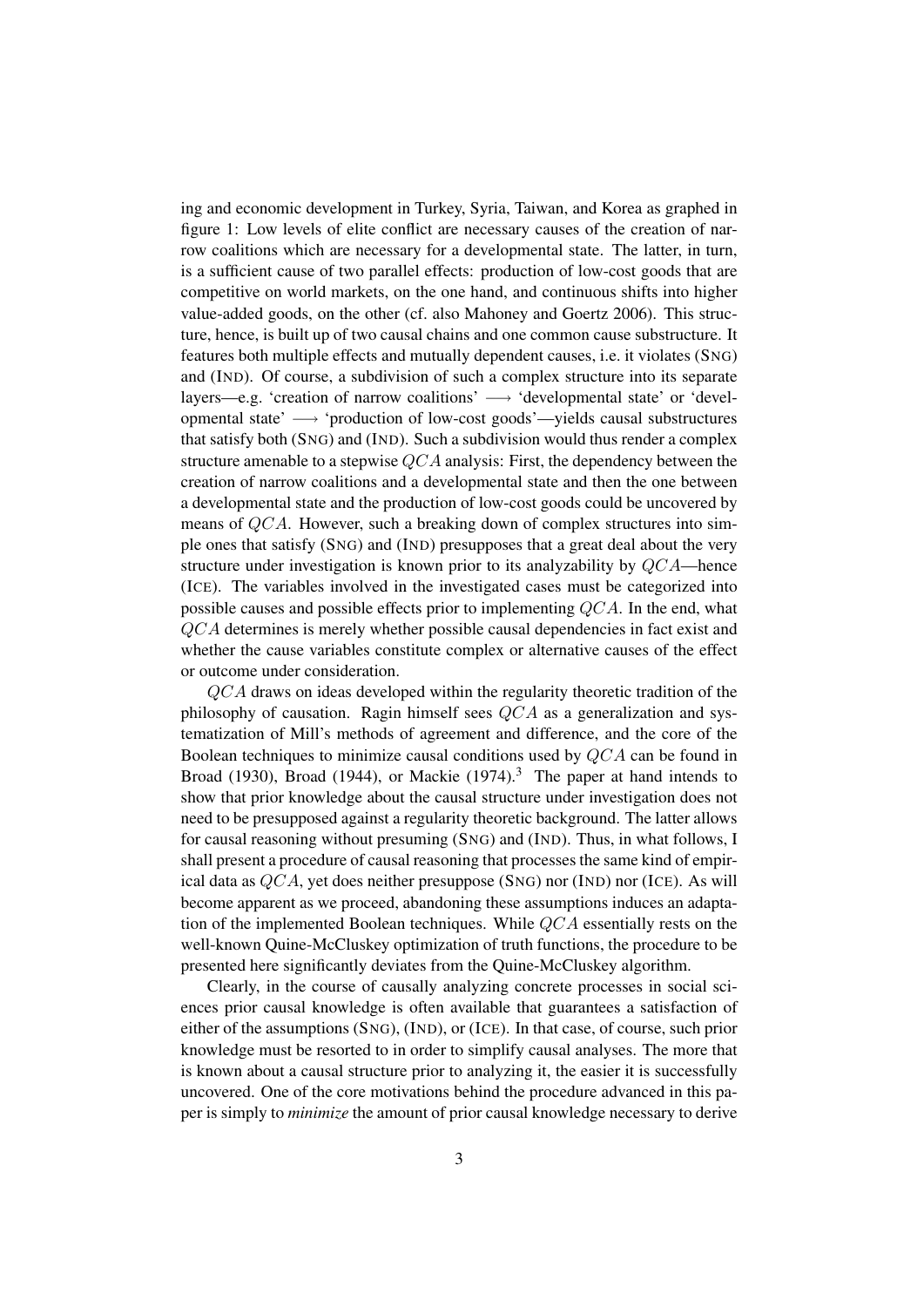causal structures from small-N data and to show that, in the end, such data can be causally interpreted *without* prior knowledge about the very structure under investigation, irrespective of the latter's complexity. Contrary to  $QCA$ , the procedure presented here directly uncovers *causal chains* and *common cause structures*.

### 2. THE BACKGROUND

Prior to introducing its algorithmic steps, the regularity theoretic background of the inference procedure to be developed in this paper shall be very briefly reviewed.<sup>4</sup> Regularity theories of causation analyze causes and effects on type level, i.e. event types—or *factors* for short—are seen as the primary relata of the causal relation. A factor that causes another factor is said to be *causally relevant* to the latter. Factors are taken to be similarity sets of event tokens, i.e. sets of type identical events or occurrences. Whenever a member of such a similarity set occurs, the corresponding factor is said to be *instantiated*. Factors are symbolized by italicized capital letters A, B, C, etc., with variables  $Z$ ,  $Z_1$ ,  $Z_2$ , etc. running over the domain of factors. They are negatable. The negation of a factor A is written thus:  $\overline{A}$ .  $\overline{A}$  is simply defined as the complementary set of  $A$ . Alternatively, factors can be seen as binary variables that take the value 1 whenever an event of the corresponding type occurs and the value 0 whenever no such event occurs.<sup>5</sup>

Causal analyses are always relativized to a set of investigated factors. This set is referred to as the *factor frame* of the analysis. Factors are virtually never causally relevant to their effects in isolation. Rather, they are parts of whole causing complexes—*complex causes*. A complex cause only becomes causally effective if all of its constituents are co-instantiated, i.e. instantiated coincidently. Coincidently instantiated factors are termed *coincidences*. As will be shown below, coincidences constitute the empirical data processed by the procedure developed in this paper.<sup>6</sup>

Essentially, modern regularity theories analyze causal relevance with recourse to minimalized regularities among factors. The crucial notion needed in the definiens of causal relevance is the notion of a *minimal theory*. Briefly, a minimal theory of a factor B is a *minimally necessary* disjunction of *minimally sufficient* conditions of B. A conjunction of coincidently instantiated factors  $A_1 \wedge A_2 \wedge \ldots \wedge A_n$ , which for simplicity shall be abbreviated by a mere concatenation of the respective factors, is a minimally sufficient condition of a factor B iff  $A_1A_2 \ldots A_n$  is sufficient for B, i.e.  $A_1A_2 \ldots A_n \to B$ , and there is no proper part  $\alpha$  of  $A_1A_2 \ldots A_n$ such that  $\alpha \to B$ . A "proper part" of a conjunction designates the result of any reduction of this conjunction by one conjunct. Analogously, a disjunction of factors  $A_1 \vee A_2 \vee \ldots \vee A_n$  is a minimally necessary condition of a factor B iff  $A_1 \vee A_2 \vee \ldots \vee A_n$  is necessary for B, i.e.  $B \to A_1 \vee A_2 \vee \ldots \vee A_n$ , and there is no proper part  $\beta$  of  $A_1 \vee A_2 \vee \ldots \vee A_n$  such that  $B \to \beta$ . A "proper part" of a disjunction designates the result of any reduction of this disjunction by one disjunct.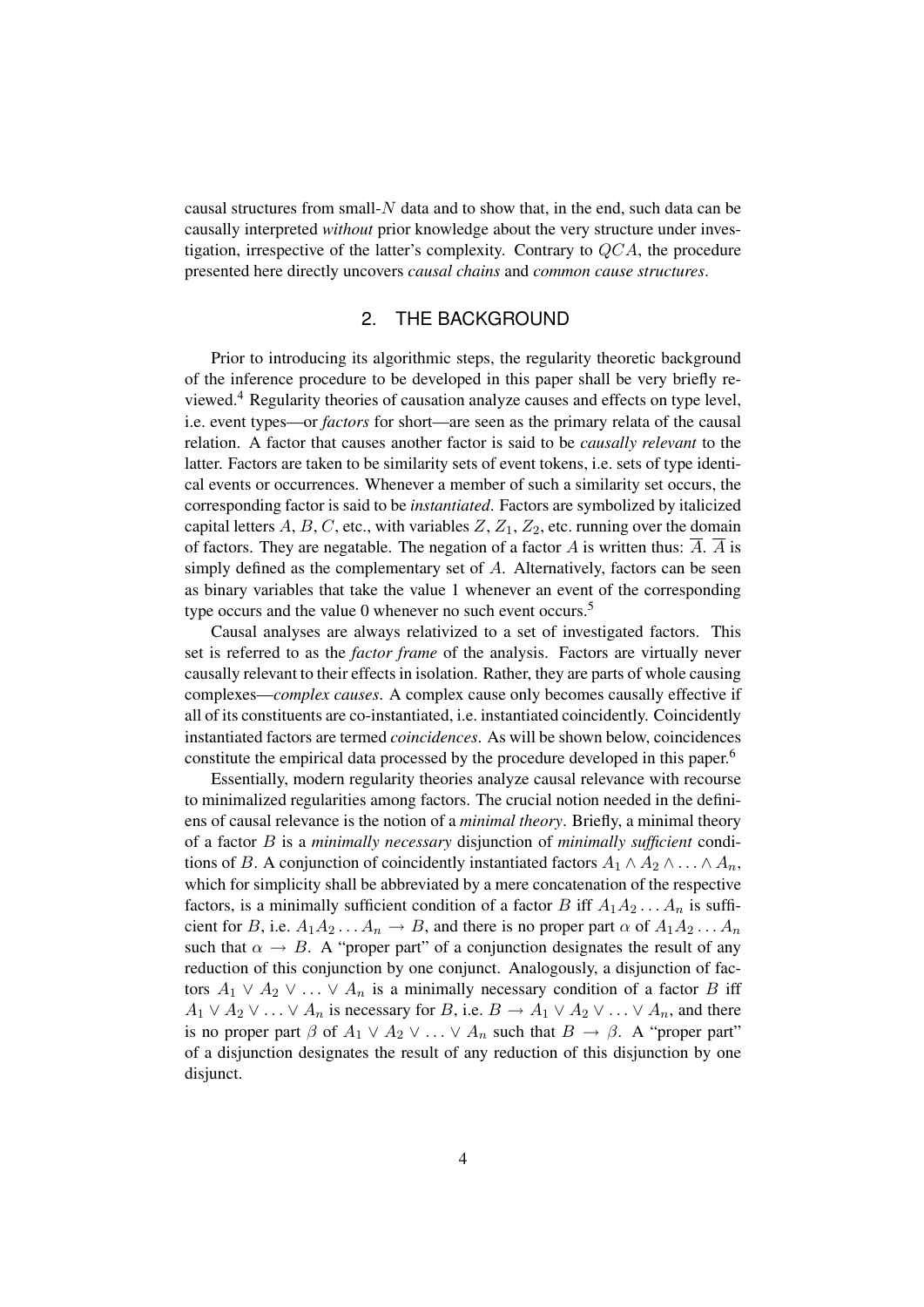That a disjunction of minimally sufficient conditions of a factor  $B$  is minimally necessary for B shall be symbolized by "⇒", which is termed a *doubleconditional*. Thus, the following is an exemplary minimal theory:

$$
AC \lor DE \lor FGH \Rightarrow B \tag{1}
$$

Informally, (1) says that whenever AC or DE or FGH are instantiated, B is instantiated as well; that whenever  $B$  is instantiated,  $AC$  or  $DE$  or  $FGH$  are instantiated as well; and that sufficient and necessary conditions contained in (1) are minimal. Membership in a minimal theory induces *direct* causal relevance: A factor  $A$  is directly causally relevant to a factor  $B$  iff  $A$  is part of a minimal theory of B. Hence, (1) represents a causal structure such that  $AC$ ,  $DE$ , and  $FGH$  are alternative (direct) complex causes of B.

Analyzing the disjunction of alternative causes of  $B$  as necessary condition of  $B$  amounts to claiming sufficiency of  $B$  for just that disjunction. As is often done by critics of regularity accounts, the question might thus be raised as to how the above analysis of causal relevance captures the undisputed non-symmetry of that relation. For if B can be shown to be minimally sufficient for  $AC \vee DE \vee FGH$ , it might be argued that—relative to the above analysis— $B$  is likewise to be considered causally relevant to its alternative causes. Contrary to first appearances, however, double-conditionals as (1) are not symmetrical with respect to the expressions to the left and the right of "⇒". The instantiation of a particular disjunct is minimally sufficient for  $B$ , but not vice versa.  $B$  does not determine a particular disjunct to be instantiated. B only determines the whole disjunction of minimally sufficient conditions. AC and  $DE$  and  $FGH$  are each minimally sufficient for B, the latter however is only minimally sufficient for  $AC \vee DE \vee FGH$ . This non-symmetry corresponds to the direction of determination.

Accounting for the non-symmetry of causal relevance in this vein has an important implication as regards the minimal complexity of causal structures. A condition  $AC$  that is both minimally sufficient and necessary for a factor  $B$  cannot be identified as cause of B, for B is minimally sufficient and necessary for  $AC$ as well. All empirical evidence such mutual dependencies generate are perfectly correlated instantiations of AC and B—both are either co-instantiated or absent. Such empirical data can only be causally interpreted if external non-symmetries as e.g. temporal order—among the instances of  $AC$  and  $B$  are available. However, as the procedure to be presented in this paper shall infer causal structures on the same empirical basis as  $QCA$ , i.e. on the basis of mere coincidence information, perfect correlations among factors shall be taken not to be causally interpretable in the present context. In order to distinguish causes from effects and to orient the cause-effect relation based on coincidence information alone, at least *two* alternative causes are needed for each effect.<sup>7</sup>

Ordinary causal structures far exceed (1) in complexity. Most causally relevant factors are of no interest to causal investigations or are unknown. That is why minimal theories must be either relativized to a specific causal background or kept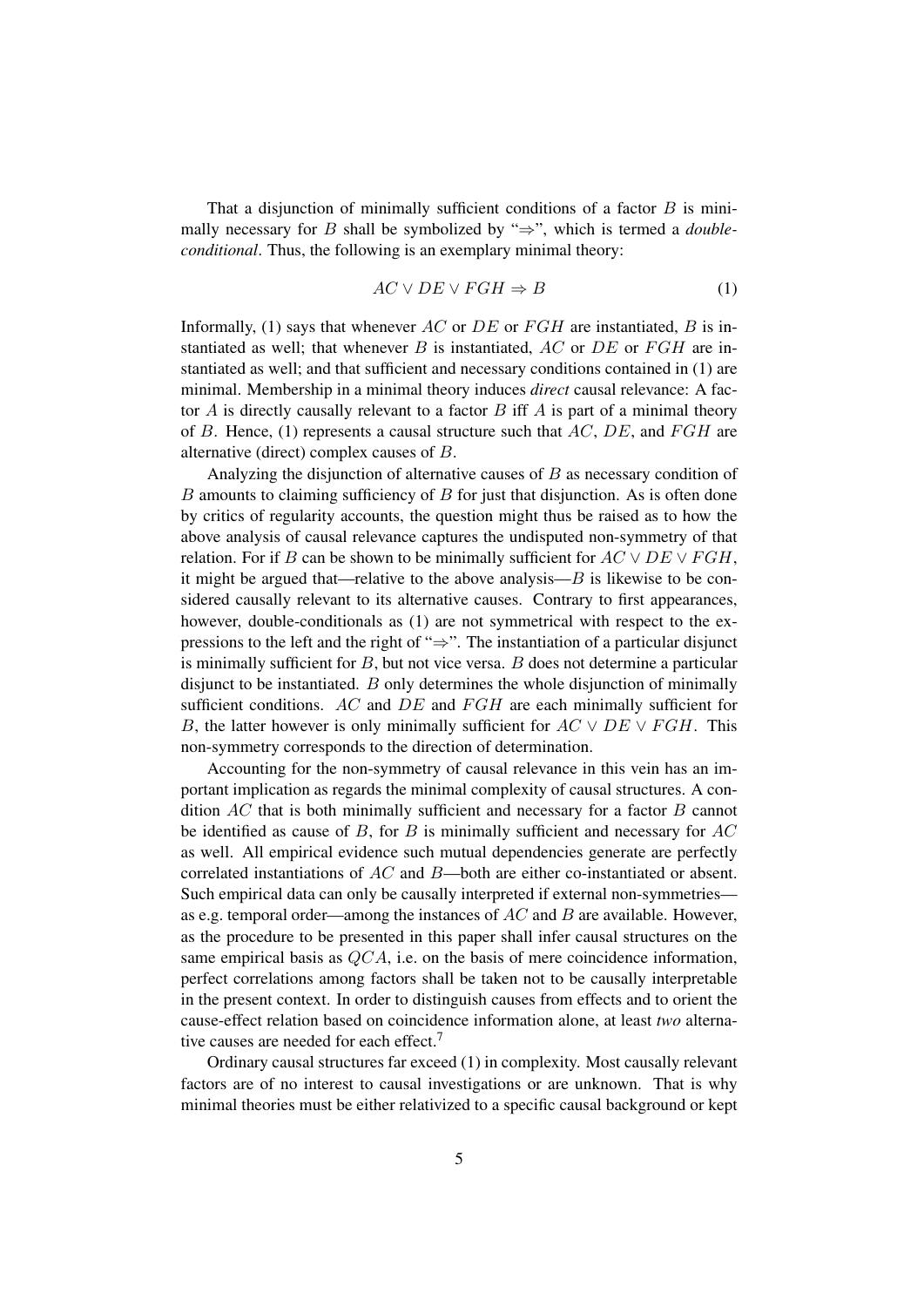open for later extensions. The latter is achieved by means of variables. Variables  $X_1, X_2, \ldots$  are introduced to stand for an open (but finite) number of additional conjuncts within a sufficient condition, while  $Y_A, Y_B, \ldots$  are taken to stand for an open number of additional disjuncts in a minimal theory. If (1) is in this sense kept open for additional factors, one gets:

$$
ACX_1 \vee DEX_2 \vee FGHX_3 \vee Y_B \Rightarrow B \tag{2}
$$

While direct causal relevance is analyzed with recourse to membership in *simple* minimal theories as (1) and (2), complex causal structures as chains or common cause structures are represented by *complex* minimal theories. Simple minimal theories can be conjunctively concatenated to complex theories: A conjunction of two minimal theories  $\Phi$  and  $\Psi$  is a complex minimal theory iff, first, at least one factor in  $\Phi$  is part of  $\Psi$  and, second,  $\Phi$  and  $\Psi$  do not have an identical consequent.<sup>8</sup> The following are two exemplary complex minimal theories:

$$
(AX_1 \lor DX_2 \lor Y_B \Rightarrow B) \land (BX_4 \lor GX_5 \lor Y_H \Rightarrow H) \tag{3}
$$

$$
(AX_1 \lor DX_2 \lor Y_B \Rightarrow B) \land (DX_4 \lor GX_5 \lor Y_H \Rightarrow H) \tag{4}
$$

(3) represents a causal chain— $B$  is the effect factor of the first conjunct and a cause factor in the second conjunct—, (4) stands for a common cause structure— $D$  is the common cause of  $B$  and  $H$ . In this vein, causal structures of arbitrary complexity can be represented in regularity theoretic terms. Accordingly, a factor  $A$  can be said to be *indirectly* causally relevant to a factor B iff there is a sequence of factors  $Z_1, Z_2, \ldots, Z_n, n \geq 3$ , such that  $A = Z_1, B = Z_n$ , and for each  $i, 1 \leq i < n: Z_i$ is part of the antecedent of a simple minimal theory of  $Z_{i+1}$ .

#### 3. THE BASIC IDEA AND INPUT DATA

Minimal theories represent causal structures in a transparent way. Conjunctions in the antecedent of a minimal theory stand for complex causes of the factor in the consequent, disjunctions for alternative causes. Hence, minimal theories are directly causally interpretable. Moreover, minimal theories impose very specific constraints on the behavior of the factors contained in them. For instance, (1) says that whenever  $AC$  is instantiated, there also is an instance of  $B$ . That is, according to (1) the coincidence  $ACB$  does not occur. Correspondingly, information about occurring and non-occurring coincidences allows for conclusions as to the minimal theory representing the underlying causal structure. If it is known that  $AC$  is never realized in combination with  $\overline{B}$ , while both  $\overline{ACB}$  and  $\overline{ACB}$  are observed, it follows that  $AC$  is minimally sufficient for  $B$ . In this sense, minimal theories constitute the link between the empirical behavior of the factors in an investigated frame and the causal structure behind that behavior. The empirical behavior of the factors allows for inferring minimal theories that describe that behavior, and these minimal theories, in turn, are causally interpretable.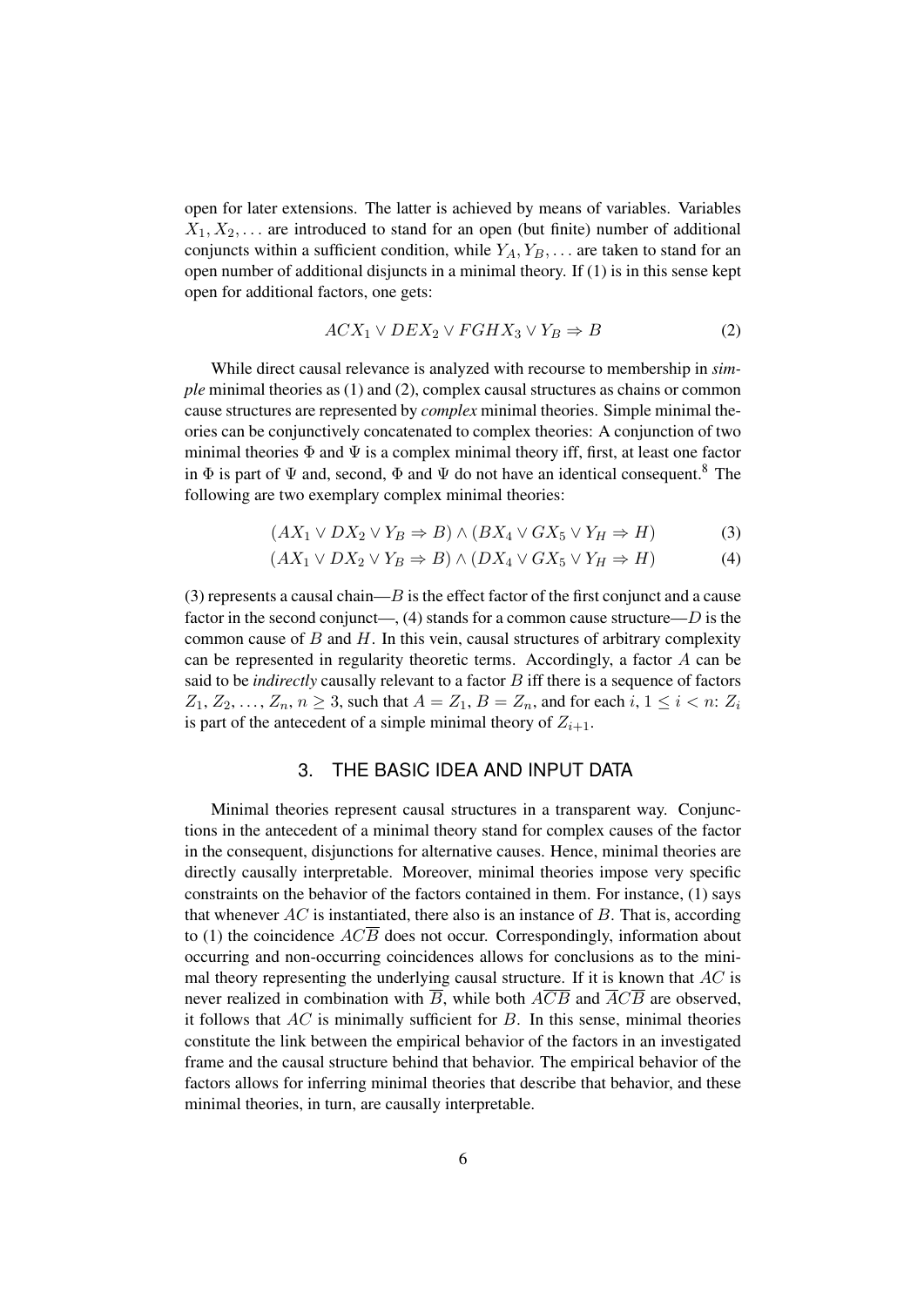|                    |                  |                  |          | $\#$             | U                |                  | E                |                  |                  |          |                  |                  |          |          |          |
|--------------------|------------------|------------------|----------|------------------|------------------|------------------|------------------|------------------|------------------|----------|------------------|------------------|----------|----------|----------|
|                    |                  |                  |          | c <sub>1</sub>   | 1                |                  |                  | #                | U                | L        | $\,E$            |                  |          |          |          |
|                    |                  |                  |          | $c_2$            | 1                | 1                | $\boldsymbol{0}$ | $c_1$            |                  |          |                  |                  |          |          |          |
|                    |                  |                  |          | $c_3$            | $\boldsymbol{0}$ |                  | 1                | $c_2$            | $\boldsymbol{0}$ | 1        |                  |                  |          |          |          |
| #                  | U                |                  | E        | $\mathfrak{c}_4$ | 1                | 0                | 1                | $c_3$            | $\mathbf{1}$     | $\theta$ | 1                |                  |          |          |          |
| $\boldsymbol{c}_1$ | 1                |                  | 1        | $c_5$            | $\mathbf{1}$     | $\boldsymbol{0}$ | $\boldsymbol{0}$ | $\mathfrak{c}_4$ | $\mathbf{1}$     | $\theta$ | $\theta$         |                  |          |          |          |
| $c_2$              | 1                | $\boldsymbol{0}$ | 1        | $c_6$            | $\boldsymbol{0}$ | 1                | $\boldsymbol{0}$ | $c_5$            | $\boldsymbol{0}$ | 1        | $\boldsymbol{0}$ | #                | U        | L        | E        |
| $\mathfrak{c}_3$   | $\boldsymbol{0}$ | 1                | 1        | $c_7$            | $\boldsymbol{0}$ | $\theta$         | 1                | $c_6$            | $\boldsymbol{0}$ | $\theta$ | 1                | $\mathfrak{c}_1$ | 1        |          | 1        |
| $\mathfrak{c}_4$   | $\boldsymbol{0}$ | $\boldsymbol{0}$ | $\theta$ | $c_{\rm 8}$      | $\boldsymbol{0}$ | $\boldsymbol{0}$ | $\theta$         | $c_7\,$          | $\boldsymbol{0}$ | $\theta$ | $\boldsymbol{0}$ | $\mathfrak{c}_2$ | $\theta$ | $\theta$ | $\theta$ |
| (a)                |                  |                  |          | (b)              |                  |                  |                  | (c)              |                  |          |                  | (d)              |          |          |          |

*Table 1. Simple examples of coincidence lists as processed by CNA.*

The inference procedure to be developed here operates on the same data as QCA: coincidences of the factors involved in a causal process whose structure is to be revealed. Accordingly, the procedure shall be termed *coincidence analysis* or CNA for short.<sup>9</sup> Contrary to  $QCA$ , however, the data fed into CNA are not required to mark one factor as the effect or outcome. Based on its input data, CNA simply determines for each factor  $Z_i$  in the analyzed frame involving, say, n factors which dependencies hold between  $Z_i$  and the other  $n-1$  factors in the frame. Most of these dependencies will turn out not to be causally interpretable. The possibly causally interpretable dependencies are then minimalized and expressed in terms of minimal theories, which, finally, are straightforwardly causally interpretable as shown above. Moreover, CNA does not require the  $n - 1$  other factors to be independent, i.e. to be co-instantiable in all  $2^{n-1}$  logically possible combinations.

To illustrate the input data of CNA and to introduce its algorithmic steps, I shall subsequently draw on hypothetical exemplary studies conducted to investigate the causal dependencies among the following factors: 'strong unions' (abbreviated by U), 'strong left parties'  $(L)$ , and 'high overall level of education'  $(E)$ . Table 1 contrasts the data collected in four such hypothetical studies. As in case of QCA, the data processed by CNA is listed analogously to truth tables. Tables as in 1 are referred to as *coincidence lists*. The rows in a coincidence list report the different types of cases observed in a respective study. The cases or rows are numbered by  $c_1$ ,  $c_2$ , etc. In coincidence lists a '1' in the column of, say, factor U represents an instance of  $U$ , i.e. a country that has strong unions, a '0' in that same column symbolizes the absence of such an instance, i.e. a country with weak unions.<sup>10</sup> Columns of coincidence lists thus record instances and absences of the factor mentioned in the title row, while the rows following the title row specify coincidences of the factors in the title row. For example, the first row of (a) records a country that has strong unions, strong left parties, and a high overall level of education  $(ULE)$ ;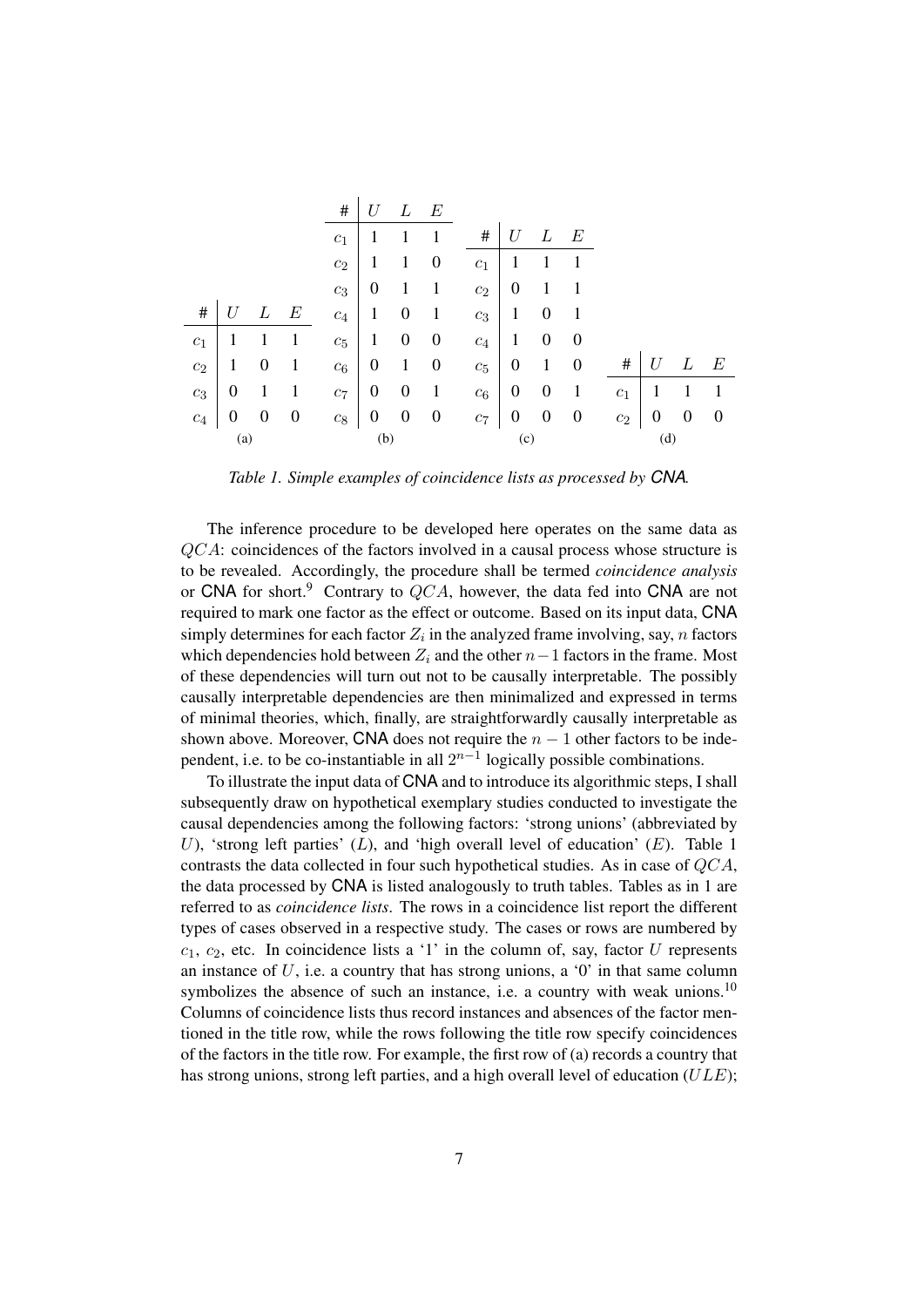the following row represents a country that has strong unions, weak left parties, and a high level of education ( $U\overline{L}E$ ).

List (a) in table 1 clearly manifests dependencies among its factors. For instance, there is no row in (a) featuring  $UL\overline{E}$ . That is, relative to list (a), having strong unions and strong left parties is sufficient for a high overall level of education:  $UL \rightarrow E$ . Likewise, there is no row in (a) featuring L in combination with  $\overline{E}$ , which amounts to the sufficiency of strong left parties for a high level of education. The sufficient condition  $UL$  hence contains a sufficient proper part,  $L$ , and, accordingly, is not minimally sufficient. Factor  $L$ , on the other hand, does not have any sufficient proper parts and thus is minimally sufficient for  $E$ . Analogously it can be shown that having weak left parties and a high level of education  $(\overline{L}E)$  is minimally sufficient for having strong unions  $(U)$  in list (a). As will be shown below, some of these dependencies are causally interpretable; others are not.

In contrast, list (b) contains all 8 logically possible configurations of the 3 factors in its frame. (b) is therefore referred to as a *complete* coincidence list. Complete lists do not feature dependencies among their factors. Accordingly, complete lists do not need to be analyzed for dependencies to begin with. Dependencies emerge only in incomplete lists, i.e. in lists that feature less than  $2^n$  coincidences of the  $n$  factors in their frame. Upon investigating processes with hard-to-control causal backgrounds, however, all logically possible factor combinations are no rare empirical result in scientific practice. In such cases, it is often possible to exclude certain configurations as "don't care" cases based on prior causal knowledge (cf. Ragin 1987:113–118). Alternatively, significance levels may be introduced that exclude rarely found configurations from consideration (cf. Ragin 2000:109–115). Thus, several methodologies are available that reduce complete coincidence lists such as to render them causally interpretable after all.

List (c) in table 1 can be seen as a reduction of (b) by one row. There is no row in (c) representing a country that has both strong unions and strong left parties but does not have a high level of education. That is,  $UL$  is minimally sufficient for  $E$ relative to list (c). Finally, list (d) is incomplete as well. It is incomplete to such an extent that *too many* dependencies emerge. According to list (d), every factor is minimally sufficient and necessary for every other factor in the corresponding frame. Such an abundance of dependencies is not causally interpretable, for causes and effects cannot be distinguished. As the previous section has shown, if causal dependencies are to be oriented on the basis of mere coincidence data—and not, as in case of  $OCA$ , by assumption (ICE)—, at least two alternative causes are required for each effect. List (d) is a case of what Ragin calls *limited diversity* (cf. e.g. Ragin 2000:139–141, 198–202). As in case of complete lists, prior causal knowledge may provide a means to causally analyze data featuring limited diversity. Based on such knowledge, lists as (d) may be supplemented by additional rows representing coincidences that, notwithstanding the fact that they have not been observed in a given study, are known to be empirically possible. Such methods of data adjustment, however, are not going to be further discussed here.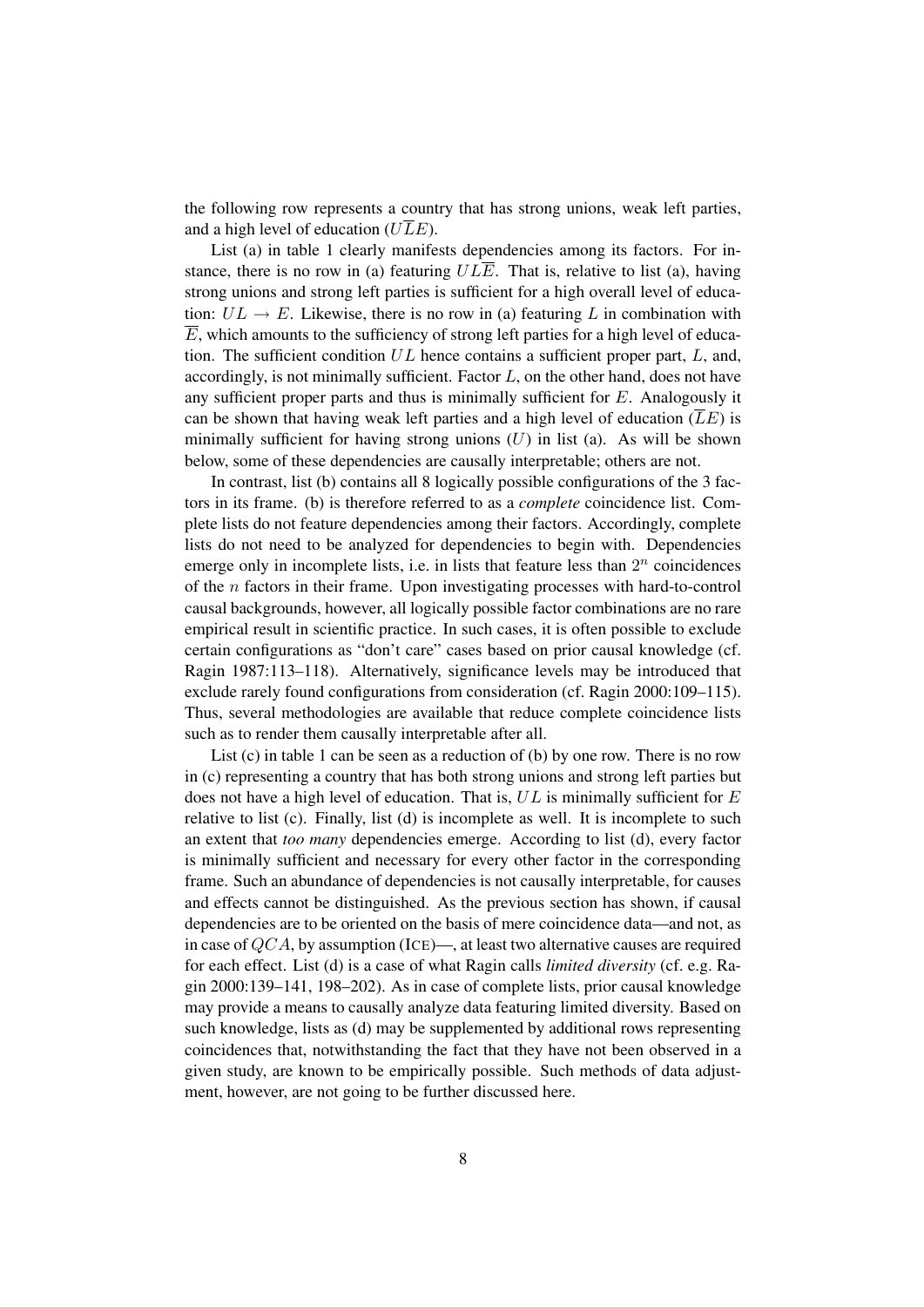### 4. PRESUPPOSITIONS

While CNA dispenses with assumptions (SNG), (IND), and (ICE), it still rests on two important presuppositions, both of which must be adopted, in one form or another, by any procedure of causal reasoning: First, maximal causal interpretability of empirical data is guaranteed only if that data are exhaustive, and, second, the causal background against which empirical data are collected must be homogeneous. Let us take these presuppositions in turn.

Thoroughly uncovering a causal structure requires an exhaustive collection of empirical data generated by that structure. Accordingly, probabilistic procedures of causal reasoning, for example, presume the availability of probability distributions over all exogenous variables, or  $QCA$  relies on the realizability of all  $2<sup>n</sup>$ configurations of n investigated cause variables. Nonetheless, assumptions as regards the exhaustiveness of empirical data are hardly ever made explicit in studies on causal reasoning.<sup>11</sup> Such an implicit taking for granted of the suitability of input data, however, will not do for the present context. As the previous section has shown, dependencies among  $n$  factors emerge only if not all  $2^n$  coincidences are contained in an analyzed list. Of course, however, coincidences may be missing from coincidence lists due not only to causal dependencies among respective factors. Exhaustive data collection may fail for a host of different reasons. Financial or technical resources may happen to be limited in experimental sciences or nature may be found not to provide sufficient data in non-experimental disciplines. Inexhaustive data are likely to be one of the main reasons for hampered causal interpretability of that data. Proper data collection, however, is not part of causal reasoning, but a precondition thereof. That is why (PEX) is endorsed in the present context, which is concerned with matters of causal reasoning only.

Principle of Empirical Exhaustiveness (PEX): CNA-processed data are exhaustive. That is, all coincidences of the analyzed factors that are compatible with the causal structure regulating the behavior of these factors are contained in a CNA-processed coincidence list.

(PEX) guarantees that whenever a coincidence is missing from a CNA-processed list, this is due to underlying causal dependencies. Clearly, (PEX) constitutes a sweeping idealization with respect to data collection. Such an idealization, however, may prove to be useful in many practical contexts. It can be implemented as a gauge by means of which concrete data collections can be measured and thus evaluated. For clearly, if there is reason to believe that a particular study did not collect all the relevant data about an investigated structure and if there is no other source available that supplements missing data, the pertaining structure simply cannot be fully uncovered. Nonetheless, while (PEX) is a precondition of the *maximal* causal interpretability of coincidence data, even inexhaustive data provide some information as to underlying causal structures. For instance, in list (a) of table 1, factors U and L are independent, i.e. all logically possible configurations of U and L are exhibited in (a). This independence will remain unaltered irrespective of additional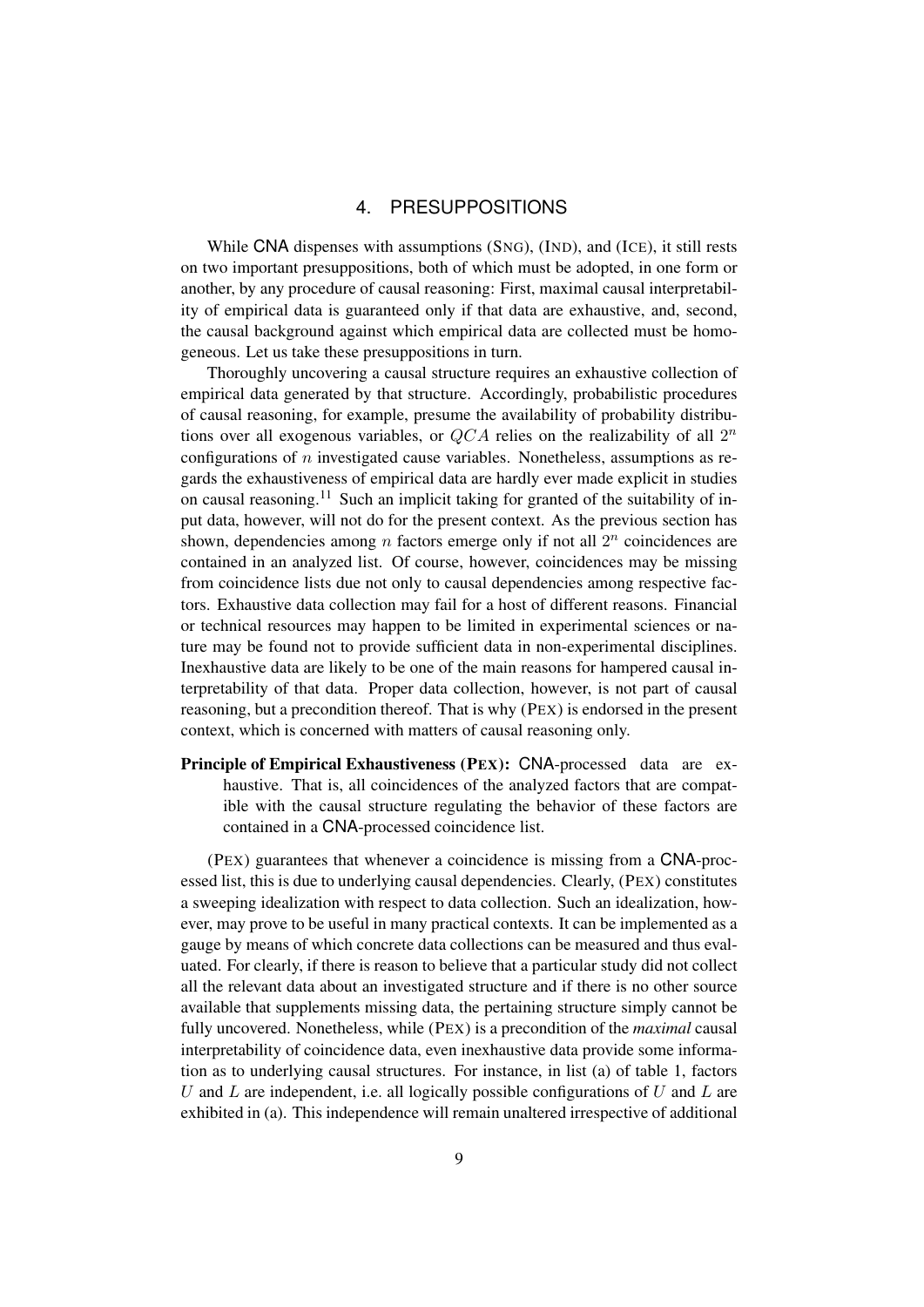coincidences introduced into list (a) in the course of further data collection. Thus, even if (a) violates (PEX),  $U$  and  $L$  can still be inferred to be causally independent in the structure underlying the behavior of the factors in that list. Since we are subsequently going to be concerned only with maximally causally analyzing coincidence data, (PEX) shall be presumed in the following.<sup>12</sup>

Apart from (PEX), an application of CNA must assume that the causal background of an analyzed coincidence list is *causally homogeneous*, i.e. that the behavior of the factors in the investigated frame is *not confounded* by causally relevant factors not contained in the frame. Each analysis of a causal process is limited to a small subset of all factors actually involved in that process. Causal processes are extremely complex. Ordinarily, only a few factors are of interest in the course of a concrete study. Therefore, a coincidence list over a frame consisting of  $Z_1, \ldots, Z_n$ must be assumed to be homogeneous with respect to *confounders* not contained in  $\{Z_1, \ldots, Z_n\}$ . Roughly, if  $Z_n$  is an effect, a confounder of  $Z_n$  is a sufficient cause  $X_j$  of  $Z_n$  such that  $X_j$  is located on a causal path leading to  $Z_n$  that does not contain any of the factors  $Z_1, \ldots, Z_{n-1}$ . A confounder is a factor or a conjunction of factors by means of which the investigated effect can be manipulated independently of the factors in the frame.<sup>13</sup>

The notion of a confounder is to be understood relative to a corresponding effect. Basically, any factor in an analyzed frame can be seen as effect of an underlying structure. However, as will be shown below, there are several constraints subject to which a factor can be excluded from the set W of potential effects prior to causally analyzing a factor frame. Still, depending on the specific  $Z_i \in W$  analyzed in the course of a particular run of CNA, different factors are to be seen as confounders and, accordingly, must be homogenized. Generally: Input data processed by CNA are assumed to be generated against causally homogeneous backgrounds in the sense of  $(HC)$ :<sup>14</sup>

**Homogeneity (HC):** The background of a causally analyzed list of  $m$  coincidences over a factor frame containing the set W of potential effects is causally homogeneous iff for every confounder  $X_i$  of every factor in W:  $X_j$  is absent in the background of one coincidence iff  $X_j$  is absent in the backgrounds of all other  $m - 1$  coincidences.

While only homogeneous coincidence lists are causally analyzable, (HC) does not guarantee the causal analyzability of coincidence lists. Rather, (HC) prevents causal fallacies. Therefore, a coincidence list may well be homogeneous in terms of (HC), even though confounders are instantiated in its background—as long as these confounders are instantiated in the backgrounds of all coincidences. If confounders are universally instantiated, effects will be present in all coincidences, irrespective of whether the other factors in the frame are present or absent. In this case, no dependencies emerge; thus, no inferences as to underlying causal structures are drawn. As a consequence, no causal fallacies are committed either.

(HC) excludes a number of coincidence lists from causal analyzability. The lists fed into CNA may well reveal certain backgrounds to be causally inhomoge-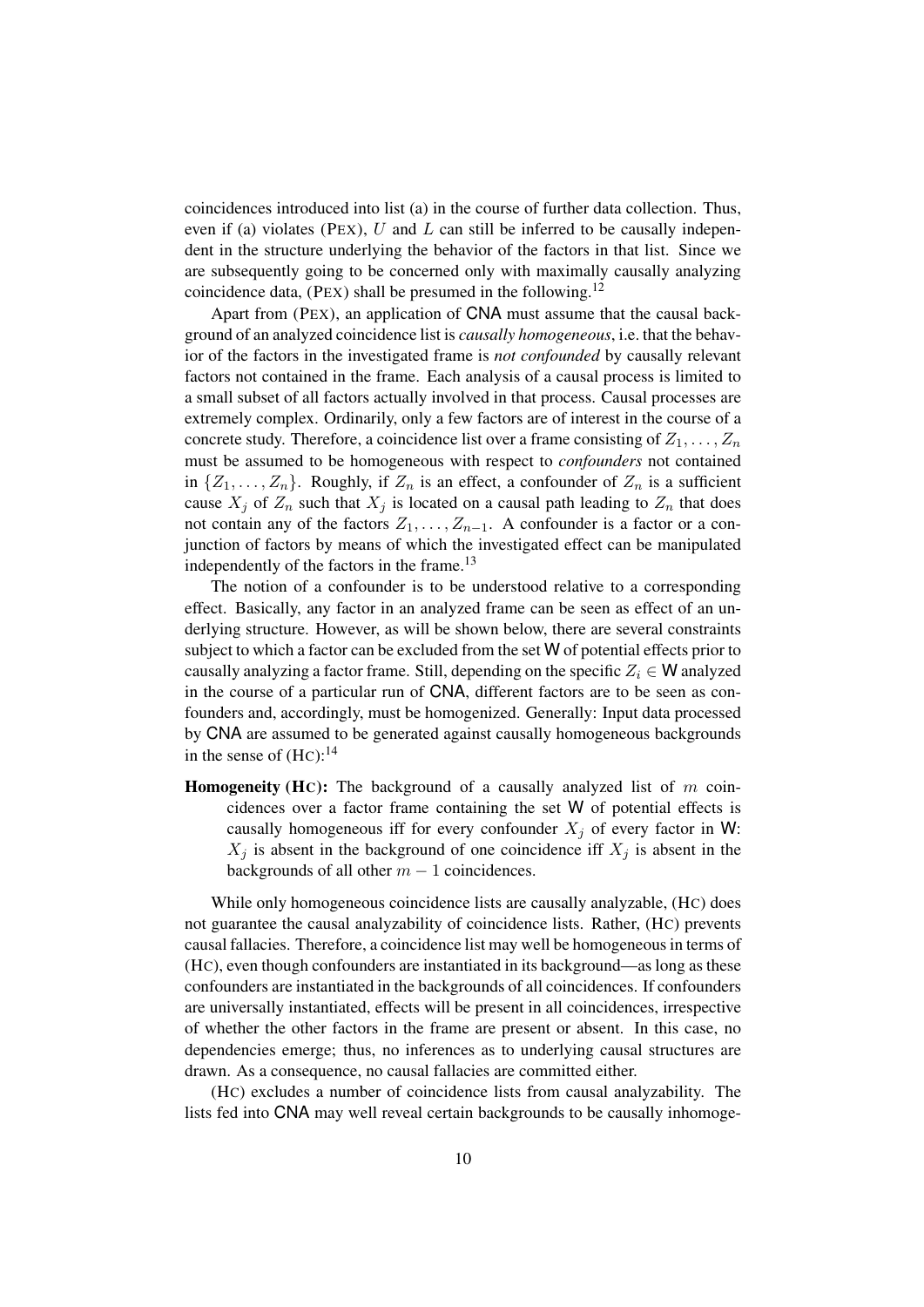| $\# U L E$                                                                                                                                                           |  |     | $\# U L E$                                                                                                                                          |  |  |  |
|----------------------------------------------------------------------------------------------------------------------------------------------------------------------|--|-----|-----------------------------------------------------------------------------------------------------------------------------------------------------|--|--|--|
| $\begin{tabular}{ c c c c } \hline $c_1$ & $1$ & $1$ & $1$ \\ $c_2$ & $1$ & $0$ & $1$ \\ $c_3$ & $0$ & $1$ & $1$ \\ $c_4$ & $1$ & $1$ & $0$ \\ \hline \end{tabular}$ |  |     | $\begin{tabular}{c cccc} $c_1$ & $1$ & $0$ & $0$ \\ $c_2$ & $0$ & $1$ & $0$ \\ $c_3$ & $0$ & $0$ & $1$ \\ $c_4$ & $0$ & $0$ & $0$ \\ \end{tabular}$ |  |  |  |
|                                                                                                                                                                      |  |     |                                                                                                                                                     |  |  |  |
|                                                                                                                                                                      |  |     |                                                                                                                                                     |  |  |  |
|                                                                                                                                                                      |  |     |                                                                                                                                                     |  |  |  |
| (a)                                                                                                                                                                  |  | (b) |                                                                                                                                                     |  |  |  |

*Table 2. Two coincidence lists that cannot be causally analyzed, for none of the involved factors can be interpreted as effect of an underlying structure in accordance with* (HC)*.*

neous. Consider, for instance, the lists in table 2 which are to be seen as reporting the data collected by two further hypothetical studies investigating the causal dependencies among 'strong unions'  $(U)$ , 'strong left parties'  $(L)$ , and 'high level of education'  $(E)$ . Assume L to be an effect of the structure generating list (a) in table 2. A comparison of the cases  $c_1$  and  $c_2$  recorded in that list shows that, if L in fact were the effect of the underlying structure, (a) would violate (HC). The only factor varying in  $c_1$  and  $c_2$  is L; no other factor in the frame  $\{U, L, E\}$  is accountable for that variation of  $L$ , therefore, it must be due to a varying confounder of  $L$  in the unknown or unconsidered background of list (a). That means interpreting  $L$  in terms of an effect contradicts the homogeneity assumption. If  $L$  is taken to be a cause factor of the underlying structure, (HC) is not violated. Thus, assuming (HC) to hold for list (a) implies that 'strong left parties' cannot be seen as a possible effect or outcome. The same holds for the other two factors in  $\{U, L, E\}$ . In  $c_1$  and  $c_3$ , U is the only varying factor, while no other factor, apart from  $E$ , varies in  $c_1$  and  $c_4$ . Hence, there is no factor in list (a) that could possibly be an effect of an underlying causal structure in accordance with (HC). Analogous considerations apply to list (b). In  $c_1$  and  $c_4$  of that list, U is the only varying factor,  $c_2$  and  $c_4$  exclude L from being interpretable as an effect, and  $c_3$  and  $c_4$  refuse E admittance into the set of possible effects due to a violation of (HC).

That means there cannot be a causal structure underlying either list (a) or (b) of table 2 that would be compatible with (HC). In neither list there is a factor that could be seen as an effect in accordance with (HC), i.e.  $W = \emptyset$ . Whenever for *every* factor  $Z_i$  contained in the factor frame of a coincidence list  $C$  there are two cases  $c_k$  and  $c_l$  in C such that  $Z_i$  is the only factor varying in  $c_k$  and  $c_l$ , the background against which the data in  $\mathcal C$  are collected cannot be homogeneous, for there is no causal structure that could possibly generate  $C$  and accord with (HC). I shall in this context speak of *inhomogeneous coincidence lists*. (HC) excludes all inhomogeneous coincidence lists from being processed by CNA.<sup>15</sup> It must be emphasized, however, that the homogeneity of coincidence lists is an assumption to which every inference of CNA must be relativized. It might well be that a list which is not inhomogeneous in the sense defined above, as e.g. list (a) in table 1,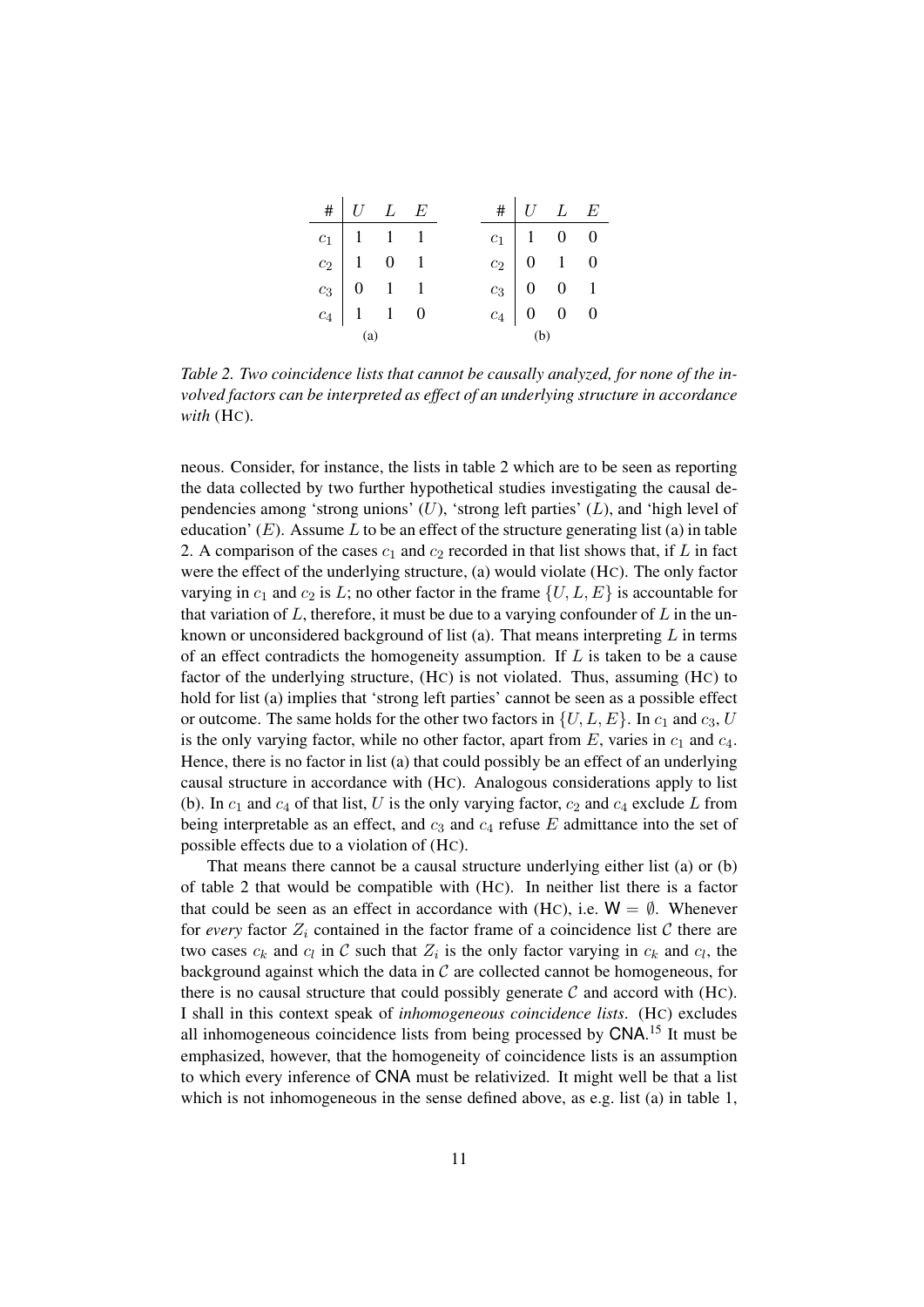in fact is the result of an uncontrolled variation of background confounders. In this sense, only a sufficient and no necessary condition for the inhomogeneity of a coincidence list is given above. Causal inferences drawn by CNA will always be of the form "Given that (HC) is satisfied, such and such must be the underlying causal structure". Homogeneity is never beyond doubt. Rather, depending on the design of a concrete study, the homogeneity of collected data is more or less plausible. The inferences drawn by CNA—or by any other procedure of causal reasoning are only as reliable as the unconfoundedness of analyzed data.

## 5. IDENTIFICATION OF POTENTIAL EFFECTS

After having clarified the presuppositions on which CNA rests, we now proceed to introduce its inference rules. As anticipated in the previous section, a first algorithmic step consists of parsing through the factor frame of a coincidence list in order to determine which of the factors could possibly operate as effects within the causal structure to be uncovered. This step yields a set W of factors whose dependencies on the other factors in the corresponding frame are then successively determined by CNA. The identification of potential effects shall not be considered a proper part of CNA, for any sort of context-dependent empirical information or even prior causal knowledge is allowed to enter the determination of W. For instance, if a factor  $Z_i$  is generally instantiated *temporally before* every other factor in an analyzed frame  $\{Z_1, \ldots, Z_n\}$ ,  $Z_i$  cannot function as an effect within the underlying structure. Or *prior causal knowledge* could be available that establishes the members of a proper subset of  $\{Z_1, \ldots, Z_n\}$  as *root factors*, i.e. as factors that are causes, but no effects within an investigated structure. In both cases there is no need to integrate respective factors in W. CNA does not have to evaluate dependencies among factors that can be excluded from the set of potential effects to begin with. These pragmatic constraints are not systematizable, or, at least, a systematization shall not be attempted here. Accordingly, no recursively applicable or computable rule can be provided, which essentially is why the determination of W is not seen as a proper part of CNA.

Still, the determination of W is not only regulated by spatiotemporal peculiarities of an analyzed process or by prior causal knowledge. As the previous section has shown, factors can be excluded from the set of potential effects based on homogeneity considerations: For a factor  $Z_i$  to be a potential effect, it must not be the case that the corresponding coincidence list reports two cases such that  $Z_i$  is the only varying factor in those cases.

These considerations yield the following standard as regards the determination of W. To indicate that the non-computable identification of the set of potential effects is a precondition of launching CNA, yet not a proper part thereof, it shall be referred to as "step  $0^*$ ".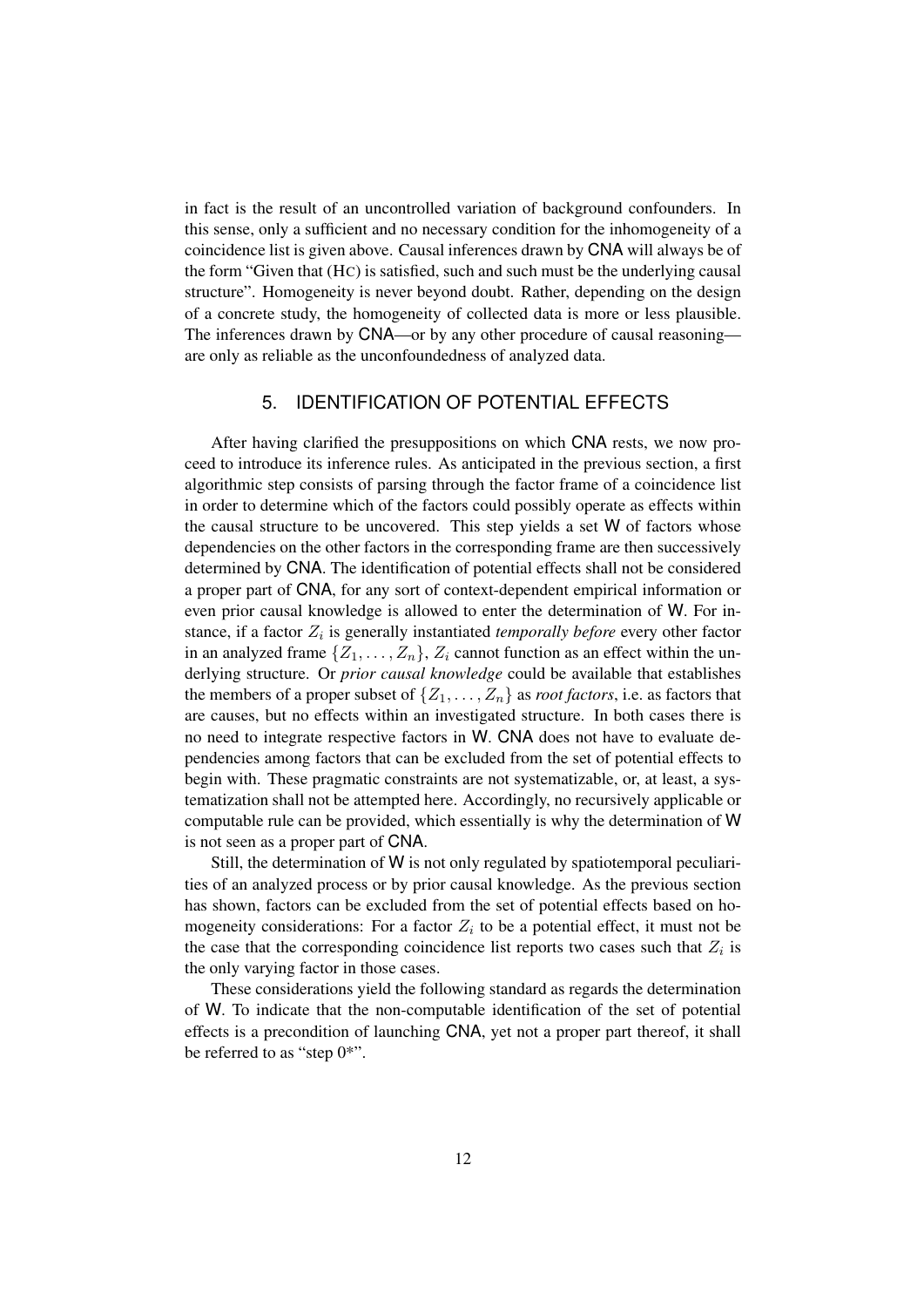- **Step 0<sup>\*</sup> Identification of potential effects:** Given a coincidence list  $C$  over a factor frame  $\{Z_1, \ldots, Z_n\}$ , identify the subset  $W \subseteq \{Z_1, \ldots, Z_n\}$  such that for every  $Z_i$ :  $Z_i \in W$  iff
	- (1) The totality of available information as to the spatiotemporal ordering of the instances of the factors in  $\{Z_1, \ldots, Z_n\}$  and the available prior causal knowledge about the behavior of the factors in  $\{Z_1, \ldots, Z_n\}$ does not preclude  $Z_i$  to be an effect of the underlying causal structure.
	- (2) C does not report two cases  $c_k$  and  $c_l$  such that  $Z_i$  is the only factor varying in  $c_k$  and  $c_l$ .

## 6. IDENTIFICATION AND MINIMALIZATION OF SUFFICIENT CONDITIONS

After identifying a non-empty set of potential effects, CNA proper sets in. In a first stage, sufficient conditions for each member of W are identified and minimalized. To illustrate this first stage, let us expand the factor frame we considered in previous sections by two factors such that we now investigate the causal dependencies subsisting among the following five factors: 'strong unions'  $(U)$ , 'high income disparity'  $(D)$ , 'strong left parties'  $(L)$ , 'high GNP'  $(G)$ , 'high overall level of education'  $(E)$ . Assume that we have no prior causal knowledge about the structuring of the dependencies among these factors. Thus, prima facie, every factor in the frame  $\{U, D, L, G, E\}$  can function as a cause or an effect of the underlying structure. Moreover, no factors in our exemplary frame shall be excluded from effect position by additional information as to the spatiotemporal ordering of their instances. Suppose that in this epistemic situation a study is conducted to the effect that each country included in the study instantiates one of the eight cases listed in table 3. Our hypothetical study, hence, shall be assumed to yield the data listed in table 3.

|                  | (strong unions) | (income disparity) | (strong left) | (high GNP) | (high education) |
|------------------|-----------------|--------------------|---------------|------------|------------------|
| case #           |                 |                    | L             | G          | E                |
| $c_1$            |                 |                    |               |            |                  |
| $c_2$            |                 |                    |               |            |                  |
| $\mathfrak{c}_3$ |                 |                    |               |            |                  |
| $\mathfrak{c}_4$ |                 |                    |               |            |                  |
| $\mathfrak{C}_5$ | 0               |                    |               |            |                  |
| $\mathfrak{C}_6$ | 0               |                    |               |            |                  |
| $c_7$            | 0               |                    | 0             |            |                  |
| $c_8$            | 0               |                    |               |            |                  |

*Table 3. Exemplary coincidence list to be analyzed by CNA.*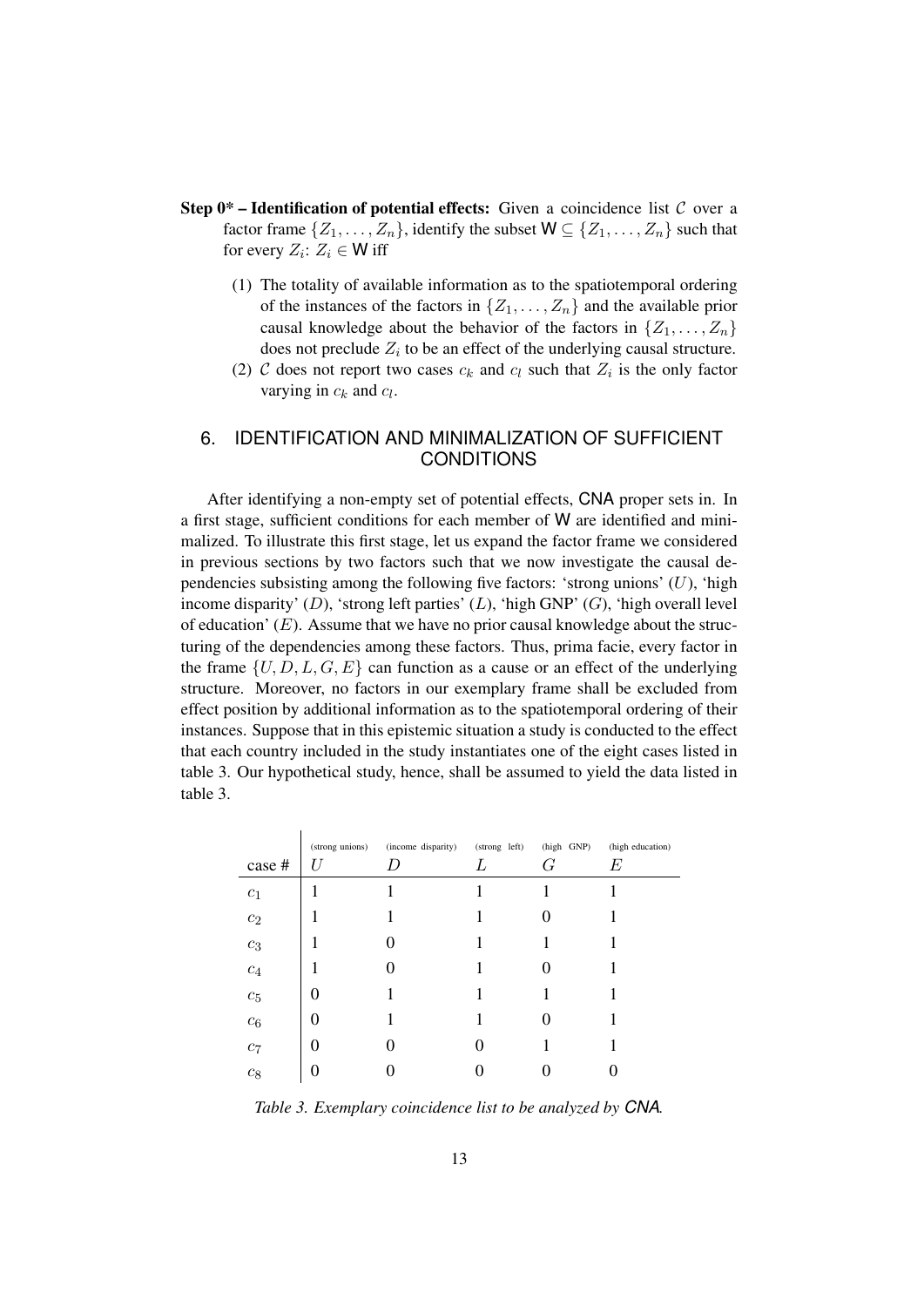For reasons of compatibility with (HC), 'strong unions', 'high income disparity', and 'high GNP' can be excluded from the set W of potential effects. For each of these factors there is a pair of cases in table  $3-\langle c_1, c_5 \rangle$  for U,  $\langle c_1, c_3 \rangle$ for D,  $\langle c_1, c_2 \rangle$  for G—such that the respective factor is the only varying factor. In consequence, interpreting one of these factors to be an effect of the underlying structure would contradict CNA's homogeneity assumption. 'Strong left parties' and 'high level of education' thus are the only potential effects of the structure generating table 3, i.e.  $W = \{L, E\}$ . For each of the factors in W minimally sufficient conditions are now identified. This is done in four steps: (1) a factor  $Z_i \in W$  is selected, (2) sufficient conditions of  $Z_i$  are identified, (3) these sufficient conditions are minimalized, and (4) the procedure is restarted at (1) by selecting another  $Z_i \in$ W, until all factors in W have been selected. Let us take these steps in turn.

- **Step 1** Selection of a potential effect: Randomly select one factor  $Z_i \in W$  such that  $Z_i$  has not been selected in a previous run of steps 1 to 4.  $Z_i$  is termed *effect*<sup>\*</sup>, the factors in  $\{Z_1, \ldots, Z_{i-1}, Z_{i+1}, \ldots, Z_n\}$  are referred to as *residuals*. 16
- Step 2 Identification of sufficient conditions: Identify all sufficient conditions of the effect<sup>\*</sup>  $Z_i$  according to the following rule:
	- (SUF) A coincidence  $X_k$  of residuals is *sufficient* for  $Z_i$  iff the input list  $\mathcal{C}$ contains at least one row featuring  $X_k Z_i$  and no row featuring  $X_k Z_i$ .

The order of selecting effects<sup>\*</sup> in step 1 does not matter, as long as it is guaranteed that, eventually, all members of W are selected. According to (SUF), a coincidence of residuals can be sufficient for an effect<sup>∗</sup> only if it is instantiated at least once. Moreover, a coincidence of residuals contained in the input list is not sufficient for a selected effect<sup>∗</sup> if it is also instantiated in combination with the absence of that effect<sup>∗</sup> .

Let us perform these two steps on our example of table 3 by first selecting 'strong left parties' (L) as effect<sup>∗</sup> . Step 2 identifies six sufficient conditions of L, i.e. there are six coincidences of residuals that conform to (SUF):  $UDGE, UDGE$ ,  $U\overline{D}GE, U\overline{D}GE, \overline{U}DGE, \overline{U}D\overline{G}E$ . The case  $c_1$  in the first row of table 3 features the coincidence  $UDGE$  in combination with  $L$ , and there is no row in table 3 that features UDGE in combination with  $\overline{L}$ . UDGE, thus, is a sufficient condition of  $L$  according to (SUF). Analogous considerations apply to the other sufficient conditions mentioned above:  $c_2$  is constituted by  $UD\overline{G}E$ ,  $c_3$  by  $U\overline{D}GE$ ,  $c_4$  by  $U\overline{D}GE$ ,  $c_5$  by  $\overline{U}DGE$ , and  $c_6$  features  $\overline{U}D\overline{G}E$  without either of these conditions being contained in combination with  $\overline{L}$  in table 3. Thus, each coincidence of residuals listed in the six cases featuring an instance of 'strong left parties' constitutes a sufficient condition of that factor.

Before sufficient conditions of the remaining effect<sup>∗</sup> E are identified, we proceed to minimalize the sufficient conditions of L.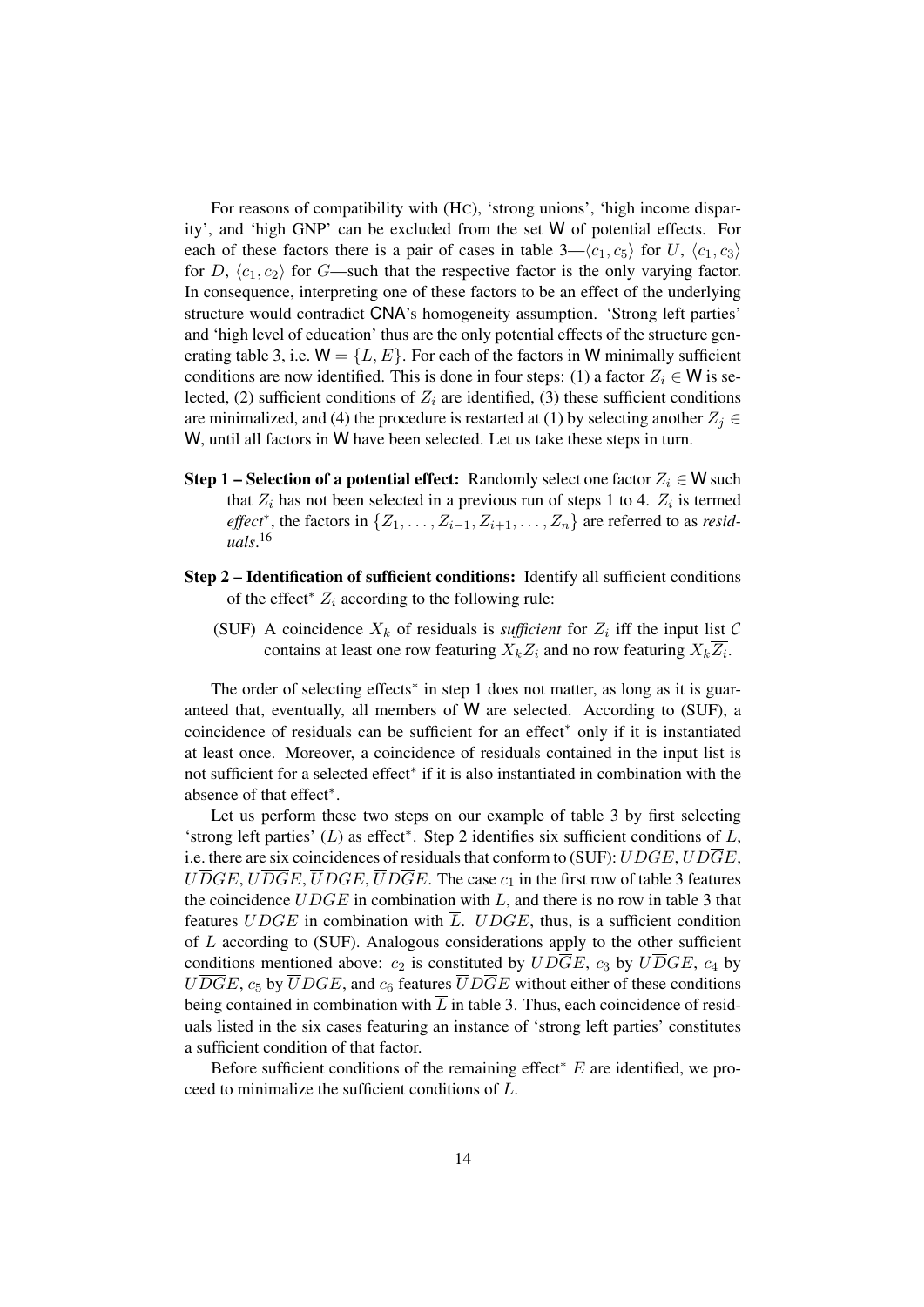- Step 3 Minimalization of sufficient conditions: The sufficient conditions of  $Z_i$  identified in step 2 are minimalized according to the following rule:
	- (MSUF) A sufficient condition  $Z_1 Z_2 \ldots Z_h$  of  $Z_i$  is *minimally* sufficient iff neither  $Z_2Z_3 \ldots Z_h$  nor  $Z_1Z_3 \ldots Z_h$  nor  $\ldots$  nor  $Z_1Z_2 \ldots Z_{h-1}$  are sufficient for  $Z_i$  according to (SUF).

Or operationally put:

(MSUF') Given a sufficient condition  $Z_1 Z_2 ... Z_h$  of  $Z_i$ , for every  $Z_g \in$  $\{Z_1, Z_2, \ldots, Z_h\}, h \ge g \ge 1$ , and every h-tuple  $\langle Z_{1'}, Z_{2'}, \ldots, Z_{h'} \rangle$ which is a permutation of the h-tuple  $\langle Z_1, Z_2, \ldots, Z_h \rangle$ : Eliminate  $Z_g$  from  $Z_1Z_2...Z_h$  and check whether  $Z_1...Z_{g-1}Z_{g+1}...Z_h\overline{Z_i}$ is contained in a row of C. If that is the case, re-add  $Z_g$  to  $Z_1 \ldots Z_{q-1}Z_{q+1} \ldots Z_h$  and eliminate  $Z_{q+1}$ ; if that is not the case, proceed to eliminate  $Z_{q+1}$  without re-adding  $Z_q$ . The result of performing this redundancy check on every factor contained in  $Z_1Z_2 \ldots Z_h$  is a set of minimally sufficient conditions of  $Z_i$ .

(MSUF) is nothing but an adaptation of the notion of a minimally sufficient condition as defined in section 2 to the context of coincidence lists. (MSUF'), in turn, can be seen as an operational expression of the analysans of the notion of a minimally sufficient condition implemented in (MSUF). That means (MSUF) might be rephrased as follows: A sufficient condition  $Z_1 Z_2 \dots Z_h$  of  $Z_i$  is *minimally* sufficient iff it results from an application of (MSUF'). At the price of high computational complexity, the formulation of (MSUF') is kept as simple as possible above. The order in which factors are eliminated from sufficient conditions matters as to the minimalization of such conditions—thus the systematic permutation of elimination orders.<sup>17</sup> In many cases, however, it is not necessary to completely perform that permutation. For instance, if an h-tuple  $T_1 = \langle Z_1, \ldots, Z_d, Z_{d+1}, \ldots, Z_h \rangle$  has been minimalized by means of (MSUF') up to element  $Z_d$ , that minimalization of  $T_1$  can be taken over for all h-tuples  $T_2 = \langle Z_1, \ldots, Z_d, Z_{d+1}, \ldots, Z_{h'} \rangle$  that coincide with  $T_1$  up to element  $Z_d$  without reapplying (MSUF') to  $T_2$ . Or suppose it has been found that  $X_1 = Z_1 \dots Z_d$  is a minimally sufficient condition of an investigated effect, and a sufficient condition  $X_2 = Z_1 Z_2 \dots Z_h$  containing  $Z_1 \dots Z_d$  is to be minimalized by means of (MSUF'). In that case, it is not effective to minimalize  $X_2$  by first eliminating the factors not contained in  $X_1$ , for this elimination order would just yield  $X_1$  again.

Further optimizations of (MSUF') are conceivable but will not be discussed here. More importantly, the intuition behind (MSUF') can be more colloquially captured: Every factor contained in a sufficient condition of  $Z_i$  is to be tested for redundancy by eliminating it from that condition and checking whether the remaining condition still is sufficient for  $Z_i$  or not. A sufficient condition of  $Z_i$  is minimally sufficient iff every elimination of a factor from that condition results in the insufficiency of the remaining condition.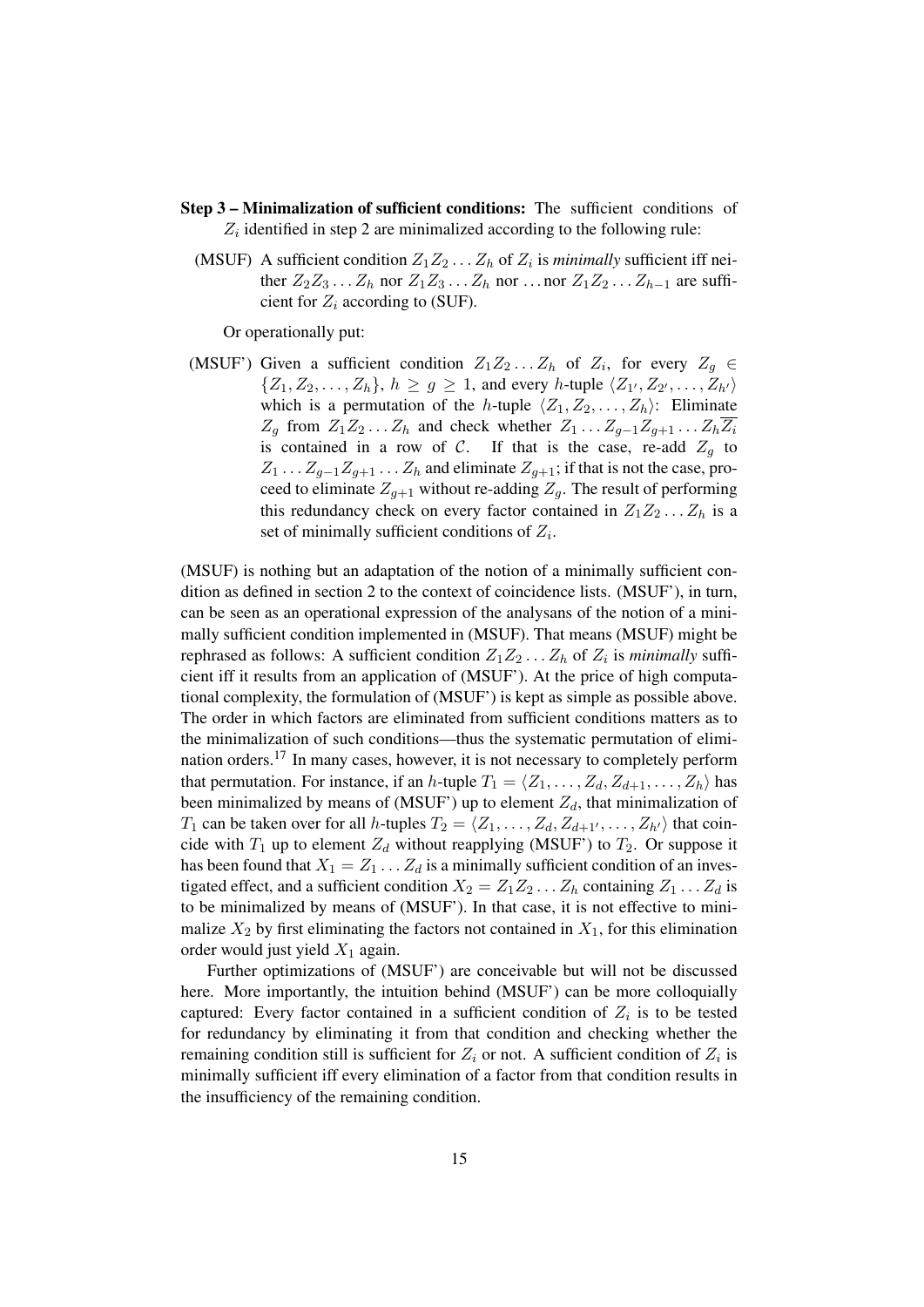Performing step 3 on our exemplary table is straightforward. Step 2 yielded six sufficient conditions of 'strong left parties'  $(L)$ . For simplicity's sake, I illustrate the minimalization of these six conditions by means of only two examples. First, take  $UDGE$ . That this sufficient condition is not minimally sufficient for  $L$  is seen by removing, say,  $G$  and finding that  $UDE$  itself is sufficient for  $L$ , for table 3 does not contain a row featuring  $UDE$  in combination with  $\overline{L}$ .  $UDE$  still is not minimally sufficient. For instance, both  $D$  and  $E$  can be removed without sufficiency being lost. Table 3 does not report a case featuring  $U\overline{L}$ , which induces that 'strong unions'  $(U)$  is sufficient and, since it is a single factor that does not contain proper parts, *minimally* sufficient for 'strong left parties' (L). There are other ways to further minimalize  $UDE$ : A removal of U and E still yields a sufficient condition of L. Table 3 does not contain a row featuring  $DL$ . Therefore, 'high income disparity'  $(D)$  is minimally sufficient for  $L$ . Second, let us look at the next sufficient condition of L identified by (SUF).  $UD\overline{G}E$  is not minimally sufficient because  $UD$  can be removed without sufficiency for  $L$  being lost. There is no row in 3 featuring  $\overline{G}E$  and  $\overline{L}$ , which induces that  $\overline{G}E$  is sufficient for L. If  $\overline{G}E$  is further reduced, sufficiency is lost.  $c_7$  features  $E\overline{L}$  and  $c_8$   $\overline{GL}$ , which amounts to neither E nor  $\overline{G}$  being sufficient for L. 'Low GNP' & 'high level of education' ( $\overline{G}E$ ), hence, is minimally sufficient for 'strong left parties'  $(L)$ . Minimalizing the other sufficient conditions of  $L$  by analogously implementing (MSUF') does not yield any further minimally sufficient conditions. All in all, therefore, applying step 3 to our exemplary table 3 generates the following three minimally sufficient conditions of 'strong left parties': 'Strong unions'  $(U)$ , 'high income disparity'  $(D)$ , and 'low GNP' & 'high level of education'  $(\overline{G}E)$ .

After having identified the minimally sufficient conditions of a first factor  $Z_i \in W$ , the same needs to be done for all other effects<sup>\*</sup>. We thus need a loop that brings CNA back to step 1, if not all factors in W have been assigned minimally sufficient conditions yet.

**Step 4 – (MSUF)-Loop:** If all  $Z_i \in W$  have been selected as effects<sup>\*</sup>, proceed to step 5; otherwise go back to step 1.

Applying this loop to our example yields seven sufficient conditions of 'high level of education'  $(E)$ . Each row featuring E comprises a sufficient condition of residuals: UDLG, UDL $\overline{G}$ , U $\overline{D}LG$ , U $\overline{D}L\overline{G}$ ,  $\overline{U}DLG$ ,  $\overline{U}DL\overline{G}$ ,  $\overline{U}\overline{D}\overline{L}G$ . For example,  $c_2$  of table 3 is constituted by  $UDL\overline{G}$  and there is no row featuring  $UDL\overline{G}$ along with  $\overline{E}$ , or  $c_3$  comprises  $U\overline{D}LG$  and no row contains  $U\overline{D}LG$  in combination with  $\overline{E}$ . The sufficiency of the other conditions is analogously demonstrated. Employing (MSUF) or (MSUF') to minimalize these conditions brings forth four minimally sufficient conditions of 'high level of education': 'strong unions'  $(U)$ , 'high income disparity'  $(D)$ , 'strong left parties'  $(L)$ , and 'high GNP'  $(G)$ . The list in table 3 contains no rows featuring either  $U\overline{E}$ ,  $D\overline{E}$ ,  $L\overline{E}$ , or  $G\overline{E}$ .

As an overall result of performing the first stage (steps 1 to 4) of CNA on our exemplary study, we have thus identified the following minimally sufficient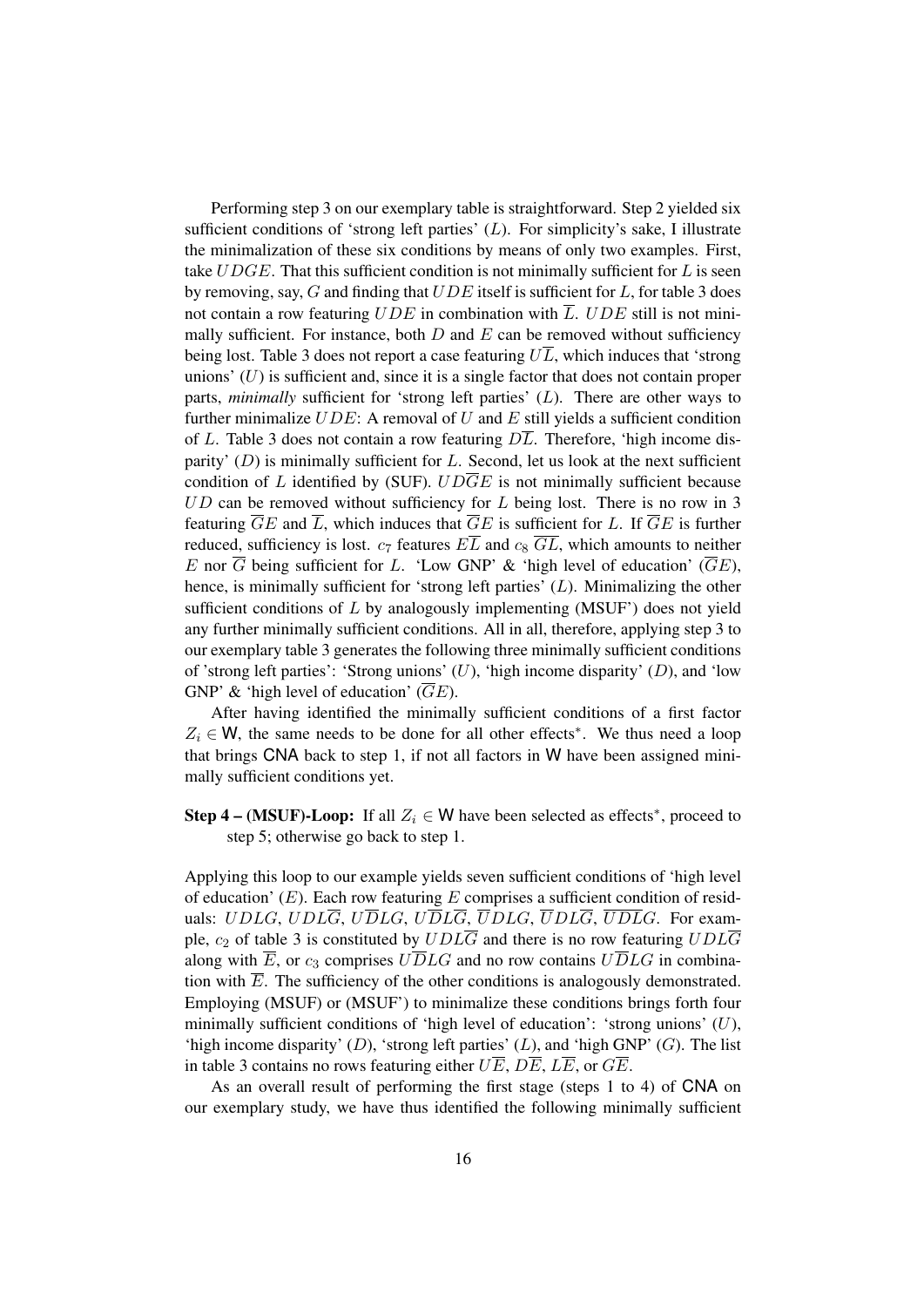conditions of the factors in W:

$$
U, D, \overline{G}E \quad \text{for } L,
$$
  

$$
U, D, L, G \quad \text{for } E.
$$

Before we move on, emphasis must be put on a major difference between  $QCA$  and CNA that becomes apparent at this point. By presupposing that potential causes of an investigated structure are independent (IND), and thus are coinstantiable in all logically possible combinations, QCA can draw on the wellknown Quine-McCluskey optimization of truth functions in order to minimalize sufficient conditions (cf. Quine 1952, 1959). As soon as (IND) is dropped, however, Quine-McCluskey optimization no longer eliminates all redundancies. Our exemplary coincidence list in table 3 features a dependency among  $U \vee D$  and L. There is no row in table 3 reporting a coincidence of, say, U and  $\overline{L}$ . Yet, Quine-McCluskey optimization only eliminates redundant conjuncts of sufficient conditions if a respective truth table contains two rows which differ only with respect to presence and absence of that conjunct. Thus, minimalizing the sufficient conditions of  $E$  in table 3 along the lines of Quine-McCluskey would not identify, say,  $U$  as minimally sufficient condition of  $E$ , notwithstanding the fact that table 3 does not contain a coincidence of U and  $\overline{E}$ . Rendering coincidence lists generated by complex causal structures amenable to a Boolean analysis, accordingly, calls for a custom-built minimalization procedure that differs from a standard Quine-McCluskey optimization insofar as it systematically tests conjuncts  $Z_a$  of a sufficient condition  $X_i$  for eliminability, irrespective of whether the corresponding coincidence list contains another sufficient condition  $X_i$  that only differs from  $X_i$ with respect to presence and absence of  $Z_q$ .

# 7. IDENTIFICATION AND MINIMALIZATION OF NECESSARY CONDITIONS

As the famous Manchester Hooters counterexample against Mackie's (1974) INUS-theory of causation<sup>18</sup> demonstrates and as articulated in the analysis of causal relevance given in section 2, minimally sufficient conditions are not generally causally interpretable. Only minimally sufficient conditions that are moreover non-redundant parts of minimally necessary conditions are amenable to a causal interpretation. After having identified minimally sufficient conditions, we thus now proceed to first form necessary conditions of the effects<sup>\*</sup> from their minimally sufficient conditions and then remove redundancies from these necessary conditions. Since factor frames processed by CNA are incomplete with respect to underlying causal structures, i.e. there supposedly will always be many causally relevant factors not contained in input lists, effects<sup>∗</sup> can only be assigned necessary conditions relative to the homogeneous backgrounds of corresponding coincidence lists. This is easily accomplished by disjunctively combining the minimally sufficient conditions of each effect<sup>∗</sup> . In this way, we get one necessary condition relative to an input list C and its background for each factor  $Z_i \in W$ .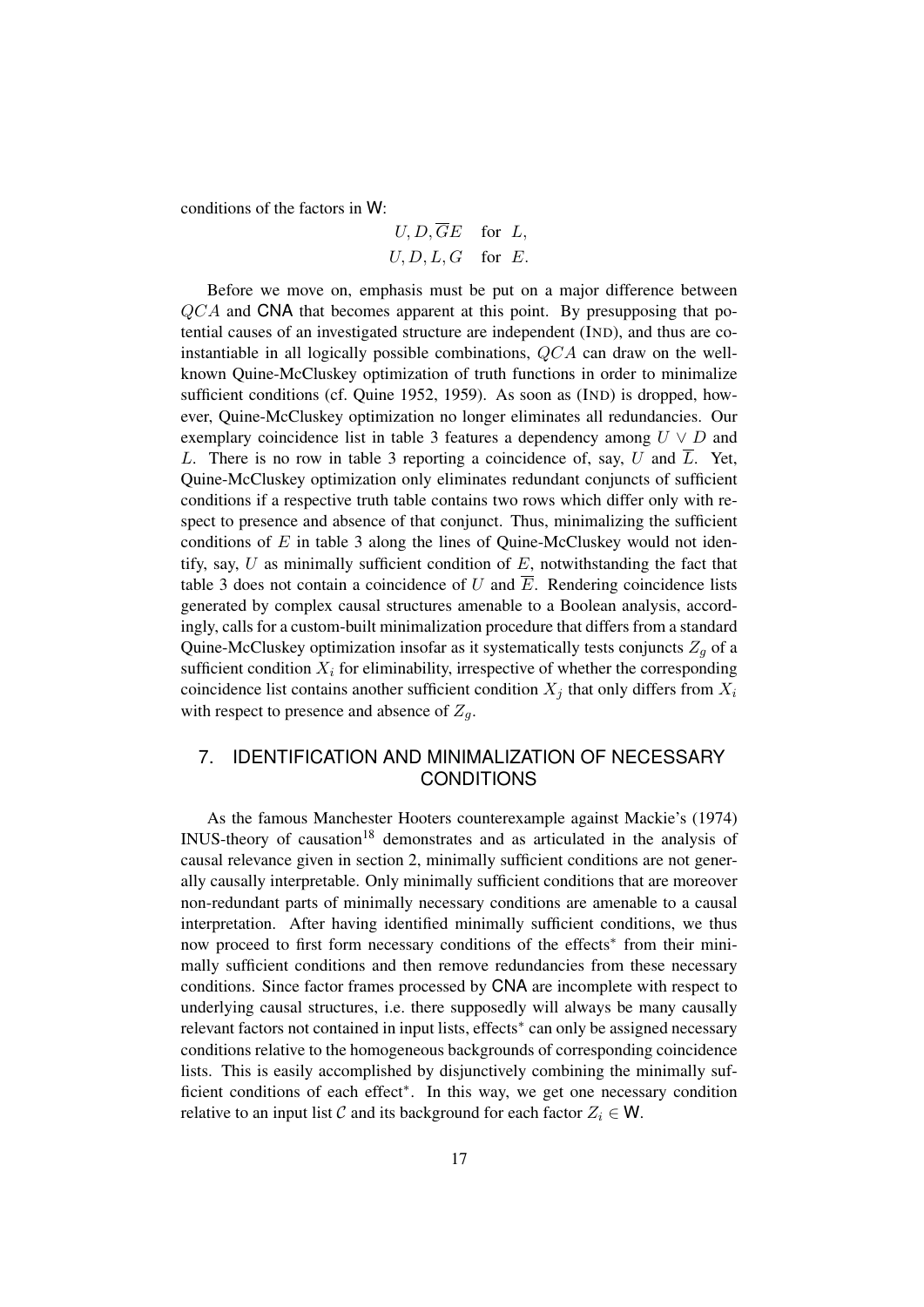- Step 5 Identification of necessary conditions: Identify a necessary condition of each effect<sup>\*</sup>  $Z_i$  by disjunctively concatenating  $Z_i$ 's minimally sufficient conditions according to the following rule:
	- (NEC) A disjunction  $X_1 \vee X_2 \vee \ldots \vee X_h$  of minimally sufficient conditions of  $Z_i$  is *necessary* for  $Z_i$  iff C contains no row featuring  $Z_i$  in combination with  $\neg(X_1 \lor X_2 \lor \dots \lor X_h)$ , i.e. no row comprising  $X_1 X_2 \dots X_h Z_i$ .

Performed on our example, step 5 issues  $U \vee D \vee \overline{G}E$  and  $U \vee D \vee L \vee G$ as necessary conditions of  $L$  and  $E$ , respectively. That means there is no row in table 3 featuring L in combination with neither U nor D nor  $\overline{G}E$ . Every country included in our hypothetical study that has strong left parties also exhibits one of  $L$ 's minimally sufficient conditions. Similarly for  $E$ : No row of table 3 records a coincidence of  $E$  with neither an instance of  $U$  nor  $D$  nor  $L$  nor  $G$ . Whenever a country in our study has a high level of education, it also features one of E's minimally sufficient conditions.

Such as to determine whether the minimally sufficient conditions assigned to the effects<sup>∗</sup> at the end of the previous section in fact are non-redundant parts of necessary conditions, these necessary conditions have to be minimalized.

- Step 6 Minimalization of necessary conditions: The necessary conditions of every  $Z_i \in W$  identified in step 5 are minimalized according to the following rule:
	- (MNEC) A necessary condition  $X_1 \vee X_2 \vee \ldots \vee X_h$  of  $Z_i$  is *minimally* necessary iff neither  $X_2 \vee X_3 \vee \dots X_h$  nor  $X_1 \vee X_3 \vee \dots X_h$  nor  $\dots$  nor  $X_1 \vee$  $X_2 \vee \ldots \vee X_{h-1}$  is necessary for  $Z_i$  according to (NEC).

Or operationally put:

(MNEC') Given a necessary condition  $X_1 \vee X_2 \vee \ldots \vee X_h$  of  $Z_i$ , for every  $X_g \in$  $\{X_1, X_2, \ldots, X_h\}, h \ge g \ge 1$ , and every h-tuple  $\langle X_{1'}, X_{2'}, \ldots, X_{h'} \rangle$ which is a permutation of the h-tuple  $\langle X_1, X_2, \ldots, X_h \rangle$ : Eliminate  $X_g$ from  $X_1 \vee X_2 \vee \ldots \vee X_h$  and check whether there is a row in C featuring  $Z_i$  in combination with  $\neg(X_1 \lor \dots \lor X_{g-1} \lor X_{g+1} \lor \dots \lor X_h)$ , i.e. a row comprising  $X_1 \dots X_{g-1} X_{g+1} \dots X_h Z_i$ . If that is the case, re-add  $X_g$  to  $X_1 \vee \ldots \vee X_{g-1} \vee X_{g+1} \vee \ldots \vee X_h$  and eliminate  $X_{g+1}$ ; if that is not the case, proceed to eliminate  $X_{g+1}$  without re-adding  $X_g$ . The result of performing this redundancy check on every minimally sufficient condition contained in  $X_1 \vee X_2 \vee \ldots \vee X_h$  is a set of minimally necessary conditions of  $Z_i$ .

In analogy to (MSUF), (MNEC) is nothing but an adaptation of the notion of a minimally necessary condition as defined in section 2 to the context of coincidence lists. (MNEC'), in turn, can be seen as an operational expression of the analysans of the notion of a minimally necessary condition implemented in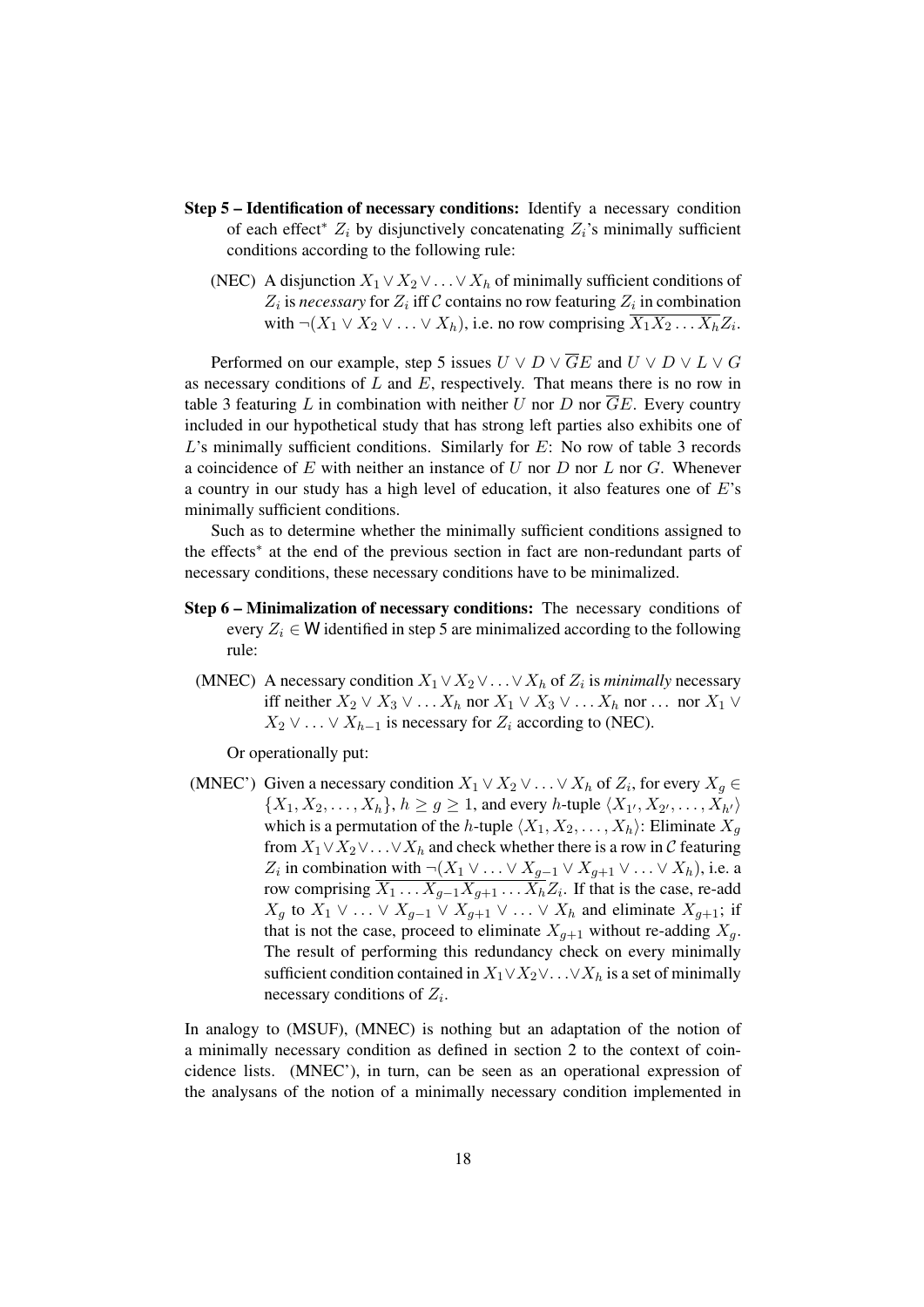(MNEC). That means (MNEC) might be rephrased as follows: A necessary condition  $X_1 \vee X_2 \vee \ldots \vee X_h$  is *minimally* necessary iff it results from an application of (MNEC'). The formulation of (MNEC') has been kept as simple as possible at the expense of its computational complexity. Analogous optimizations as in case of (MSUF') (cf. p. 15 above) are possible with respect to (MNEC'). The intuition behind (MNEC') can also be more colloquially captured: Every minimally sufficient condition contained in a necessary condition of  $Z_i$  is to be tested for redundancy by eliminating it from that condition and checking whether the remaining condition still is necessary for  $Z_i$ . A necessary condition of  $Z_i$  is minimally necessary iff every elimination of a minimally sufficient condition from that necessary condition results in the loss of necessity of the remaining condition.

Let us illustrate step 6 by first performing it on the necessary condition  $U \vee D \vee$  $\overline{GE}$  of L. That disjunction is not minimally necessary for L because it contains a necessary proper part:  $U \vee D$ . Every country with strong left parties included in the study behind table 3 has either strong unions or a high income disparity. Table 3 does not contain a row featuring  $\overline{U}\overline{D}L$ .  $\overline{G}E$  does not amount to a nonredundant part of a minimally necessary condition, for whenever  $\overline{G}E$  is instantiated in combination with L, there also is an instance of  $U \vee D$ . The same results from applying (MNEC') to  $U \vee D \vee \overline{G}E$ . When eliminating U, we find that the rest is no longer necessary for L, because  $c_3$  of table 3 features  $\overline{DG}E$  and L, or more specifically  $\overline{D}GE$  and L. Hence, U is re-added. The same is found after removing D.  $c_5$  features  $\overline{U}\overline{G}E$  and L or  $\overline{U}GE$  and L, respectively. Removing  $\overline{G}E$ , however, does not result in a loss of necessity. Therefore,  $\overline{G}E$  is not re-added.  $U \vee D \vee L \vee G$ does not amount to a minimally necessary condition of E either.  $U \vee D \vee L \vee G$ contains not only one but two necessary proper parts:  $L \vee G$  and  $U \vee D \vee G$ . There is no row in table 3 featuring  $\overline{LGE}$  or  $\overline{UDGE}$ . Every country in our exemplary study that has a high level of education also features an instance of  $L \vee G$  and one of  $U \vee D \vee G$ . These two ways to minimalize  $U \vee D \vee L \vee G$  stem from the fact that there are dependencies among the minimally sufficient conditions of  $E$ . Within the homogeneous background of table 3,  $L$  is instantiated if and only if  $U \vee D$  is instantiated. All in all, therefore, we get the following minimally necessary conditions for our example:

> $U \vee D$  for  $L$ ,  $L \vee G$  and  $U \vee D \vee G$  for E.

### 8. FRAMING MINIMAL THEORIES AND CAUSAL INTERPRETATION

Step 6 of CNA yields a set of minimally necessary disjunctions of minimally sufficient conditions for each  $Z_i \in W$ . We have thus come close to assigning minimal theories to the data of our hypothetical study. The result of step 6 allows for framing one simple minimal theory for 'strong left parties' and two for 'high level of education'. Relative to the background of table 3, these minimal theories can be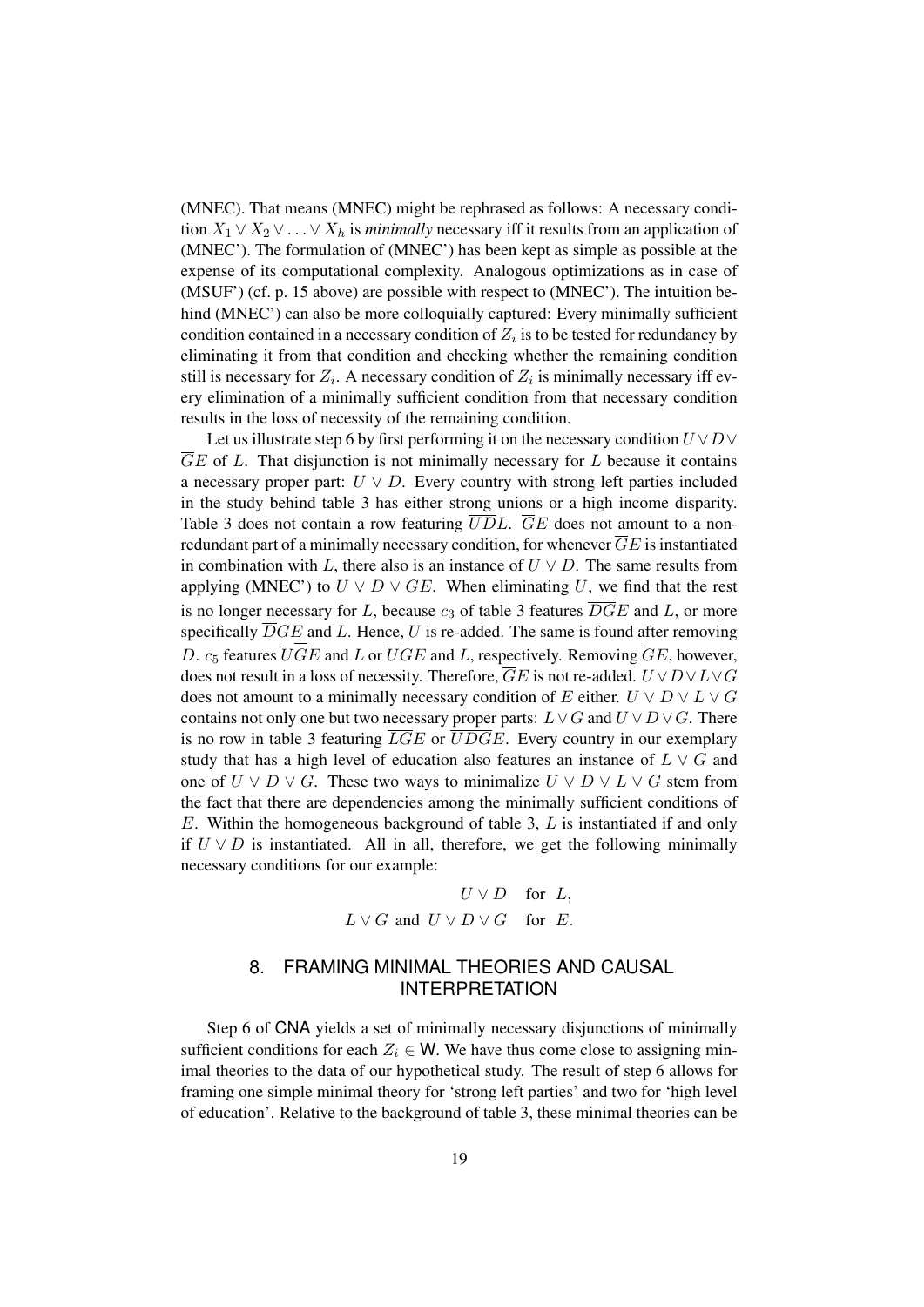

*Figure 2. Two complex structures one of which underlies the coincidences in table 3.*

straightforwardly expressed as follows:  $U \vee D \Rightarrow L$ ,  $U \vee D \vee G \Rightarrow E$ ,  $L \vee G \Rightarrow E$ . However, apart from the specific causal background of the particular study represented in table 3, it must not be the case that  $U$  and  $D$  are themselves sufficient for  $L$  or  $L$  and  $G$  for  $E$ . Moreover, there may well be further minimally sufficient conditions of both 'strong left parties' and 'high level of education'. Therefore, suspending the relativization to the background of table 3 and expressing these dependencies in their general and background-independent form leads to:

$$
UX_1 \vee DX_2 \vee Y_L \Rightarrow L \tag{5}
$$

$$
UX_1 \vee DX_2 \vee GX_3 \vee Y_E \Rightarrow E \tag{6}
$$

$$
LX_1 \vee GX_2 \vee Y_E \Rightarrow E \tag{7}
$$

 $L$  and  $E$  have a non-empty intersection of minimally sufficient conditions. Correspondingly, the simple minimal theories of  $L$  and  $E$  have certain factors in common. The causal structure regulating  $E$  is not independent of the structure behind L. The behavior of the factors in table 3, thus, is regulated by a complex structure. To determine what that structure looks like, the simple minimal theories of  $L$  and  $E$  are to be conjunctively combined to form a complex theory. Here an ambiguity emerges: (6) and (7)—if causally interpreted—identify different direct causal relevancies for  $E$ . While according to (6)  $U$  and  $D$  are directly causally relevant to  $E$ , (7) instead holds L to be directly relevant to E. The coincidences in table 3 are either generated by a causal chain such that  $U$  and  $D$  are parts of alternative causes of  $L$  while  $L$  and  $G$  are contained in alternative causes of  $E$ , or they are generated by a common cause structure such that  $U$  and  $D$  are parts of alternative causes of  $L$ while  $U$ ,  $D$ , and  $G$  are contained in alternative causes of  $E$ . The two causal structures possibly underlying table 3 are graphed in figure 2. Thus, the minimalization of E's necessary condition is ambiguous.<sup>19</sup>

The data listed in table 3 alone do not determine whether the interplay of 'strong unions', 'high income disparity', 'strong left parties', 'high GNP', and 'high level of education' is regulated by a chain or a common cause structure. If no prior causal knowledge about the structure under investigation is at hand that disambiguates the inference, a disambiguation has to await further study, i.e. expansions of the factor frame and a corresponding collection of additional data. For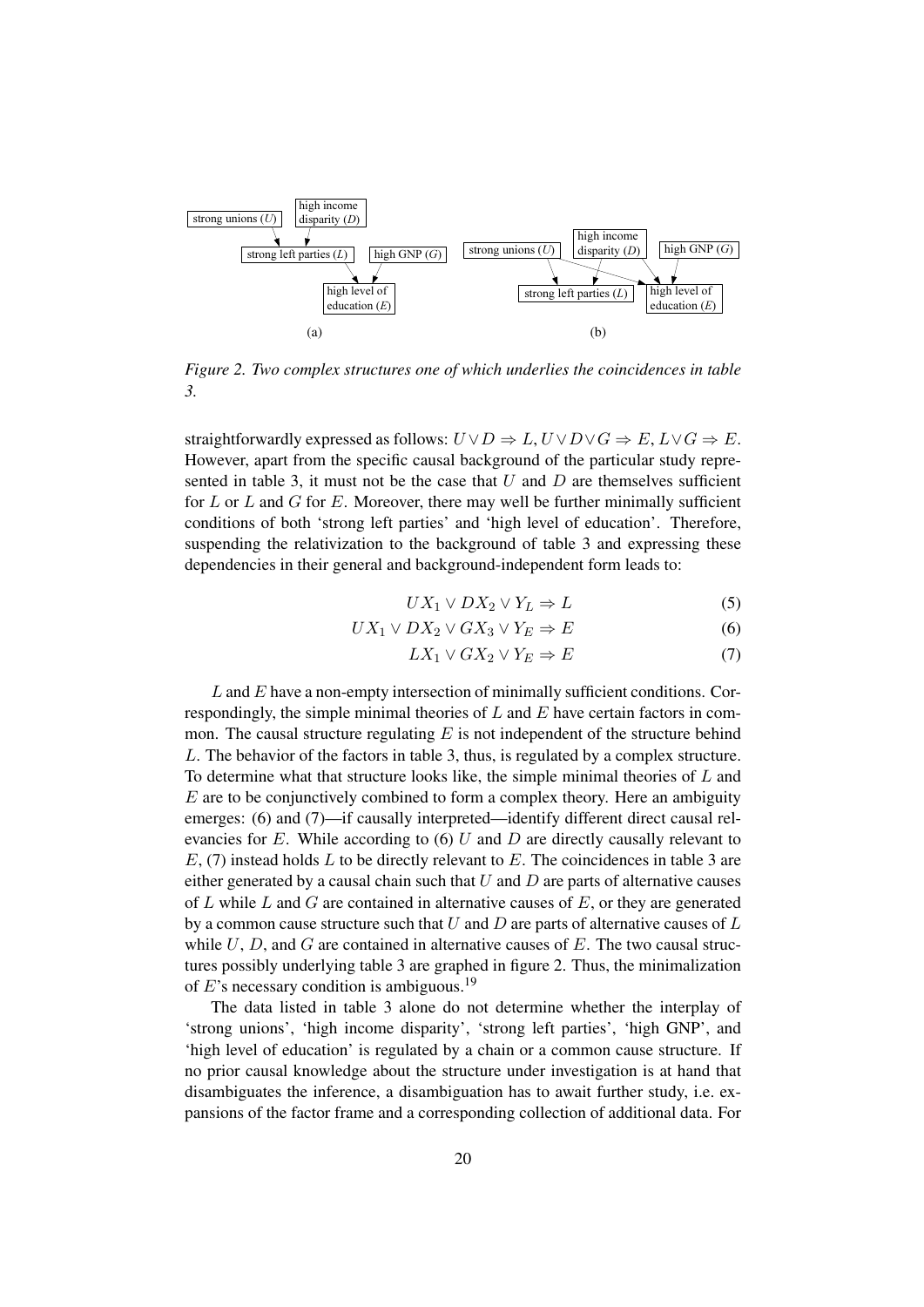instance, if a follow-up study reveals a country that has strong left parties and a low level of education, the structure behind list 3 can unambiguously be identified as a common cause structure. As has been widely recognized and explored in the literature concerned with probabilistic causal reasoning, ambiguities with respect to the causal interpretation of empirical data constitute a very common phenomenon in causal reasoning.<sup>20</sup> I systematically investigate the ambiguities that may arise in the course of Boolean causal reasoning in Baumgartner (2008a).

To capture ambiguities of this kind, CNA cannot assign one single minimal theory to our exemplary data. Rather, in order for a Boolean methodology to be adequate it must assign a *set* of minimal theories to its input data, all of which could represent the causal structure that in fact accounts for the data. Therefore, the remaining step of CNA frames all minimal theories that can be constructed from the inventory of minimally necessary disjunctions of minimally sufficient conditions identified for each  $Z_i \in W$  in step 6. This is done by means of a twofold procedure: First, simple minimal theories are formed for each  $Z_i \in W$ , and second, if the minimal theories  $\Phi$  and  $\Psi$  of two different factors in W have a non-empty intersection of factors,  $\Phi$  and  $\Psi$  are combined to form the complex minimal theory  $\Phi \wedge \Psi$ , such that  $\Phi \wedge \Psi$  conforms to the requirements imposed on the notion of a complex minimal theory in section 2.

- Step 7 Framing minimal theories: The minimally necessary disjunctions of minimally sufficient conditions of each  $Z_i \in W$  identified in step 6 are assembled to minimal theories as follows:
	- (1) For each  $Z_i \in W$  and each minimally necessary disjunction  $X_1 \vee X_2 \vee$  $\ldots \vee X_h$ ,  $h \geq 2$ ,<sup>21</sup> of minimally sufficient conditions of  $Z_i$ : Form a simple minimal theory  $\Psi$  of  $Z_i$  by making  $X_1 \vee X_2 \vee \ldots \vee X_h$  the antecedent of a double-conditional and  $Z_i$  its consequent:  $X_1 \vee X_2 \vee$  $\ldots \vee X_h \Rightarrow Z_i.$
	- (2) Conjunctively combine two simple minimal theories  $\Phi$  and  $\Psi$  to the complex minimal theory  $\Phi \wedge \Psi$  iff  $\Phi$  and  $\Psi$  conform to the following conditions:
		- (a) at least one factor in  $\Phi$  is part of  $\Psi$ ;
		- (b)  $\Phi$  and  $\Psi$  do not have an identical consequent.

Applied to our exemplary study, step 7 frames the minimal theories (8) and (9), which are given both in background dependent and independent form below. (8) represents the chain (a) of figure 2, while (9) stands for the common cause structure (b).

$$
(U \lor D \Rightarrow L) \land (L \lor G \Rightarrow E)
$$
  

$$
(U X_1 \lor D X_2 \lor Y_L \Rightarrow L) \land (L X_3 \lor G X_4 \lor Y_E \Rightarrow E)
$$
 (8)

$$
(U \lor D \Rightarrow L) \land (U \lor D \lor G \Rightarrow E)
$$
  

$$
(UX_1 \lor DX_2 \lor Y_L \Rightarrow L) \land (UX_1 X_3 \lor DX_2 X_3 \lor Y_L X_3 \lor GX_4 \lor Y_E \Rightarrow E)
$$

$$
(9)
$$

After having assigned a set of minimal theories to a coincidence list, the by far most intricate hurdles on the way to a causal analysis of table 3 have been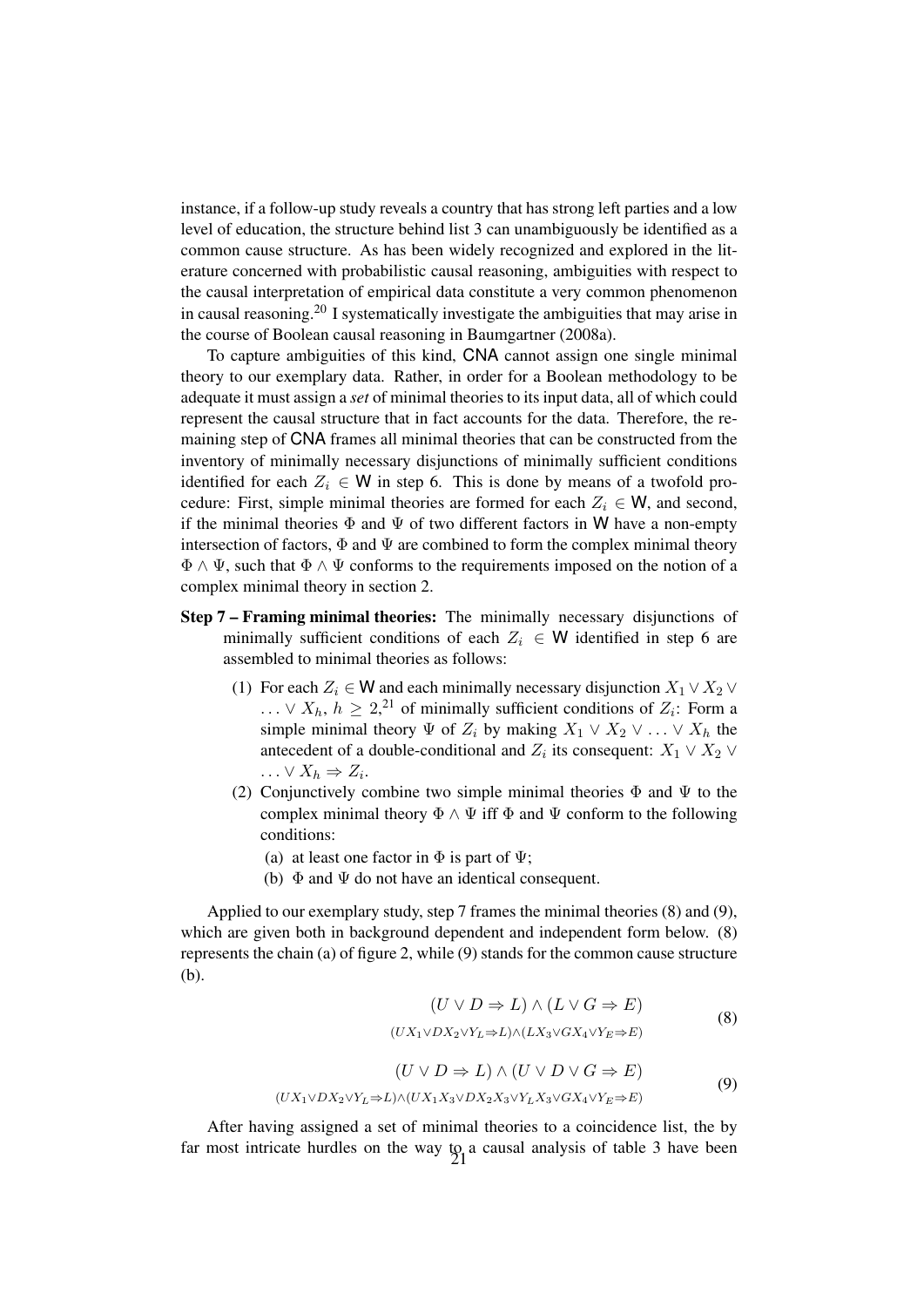overcome. As we have seen in section 2, there exists a straightforward syntactical convention as regards the causal interpretation of minimal theories. Minimal theories render causal structures syntactically transparent:

Step 8\* – Causal interpretation: Disjuncts in the antecedents of simple minimal theories are to be interpreted as alternative (complex) causes of the factor in the consequent. Conjuncts constituting such disjuncts correspond to nonredundant parts of complex causes. Triples of factors  $\langle Z_h, Z_i, Z_j \rangle$ , such that  $Z_h$  appears in the antecedent of a minimal theory of  $Z_i$  and  $Z_i$  is part of a minimal theory of  $Z_i$ , are to be interpreted as causal chains.

This interpretation rule is not to be seen as part of CNA proper. Nonetheless, it fulfills an essential function on the way to a causal inference. For this reason, the rule concerning causal interpretation is starred.

All in all, CNA thus determines the coincidences in our exemplary data table 3 to be the result of the causal chain represented by graph (a) of figure 2 or of the common cause structure (b). Steps  $0^*$  to 7 assign a set of minimal theories to a coincidence list and step 8\* causally interprets these theories.

## 9. SUMMARY

This paper introduced a procedure of causal reasoning that is embedded in a regularity theoretic framework and implements mainly Boolean techniques. Coincidence analysis (CNA) differs from  $QCA$  essentially in three respects: First, CNA does not assume that there is exactly one effect in every causally analyzed factor frame, second, CNA does not presuppose the mutual independence of the causes of that effect, and third, as to CNA it must not be known prior to applying CNA what factor within the analyzed frame is the effect and, accordingly, what factors are possible causes. Thus, CNA abandons the three  $QCA$ -assumptions (SNG), (IND), and (ICE). It has been shown that these causal assumptions made in the context of QCA are dispensable for a successful causal analysis of coincidence information. Thus, homogeneity (HC) turns out to be the only causal assumption needed for causal reasoning based on pure coincidence data; and contrary to (SNG), (IND), and (ICE), (HC) is not a causal assumption about the very structure under investigation, but about the latter's causal background.

As an immediate consequence thereof, CNA is not limited to uncovering causal structures layer by layer. While  $QCA$  is only applicable provided that prior causal knowledge separates analyzed factor frames in a subset consisting of causally independent (possible) cause factors and a subset consisting of a single effect, CNA is applicable even without any prior causal knowledge concerning the underlying structure. CNA is capable of analyzing causal structures from scratch and in their whole complexity. Due to limited space, of course, the one example discussed here is simple and designed in such a way that the performance of CNA with respect to complex causal structures that are critical for QCA becomes transparent. In prin-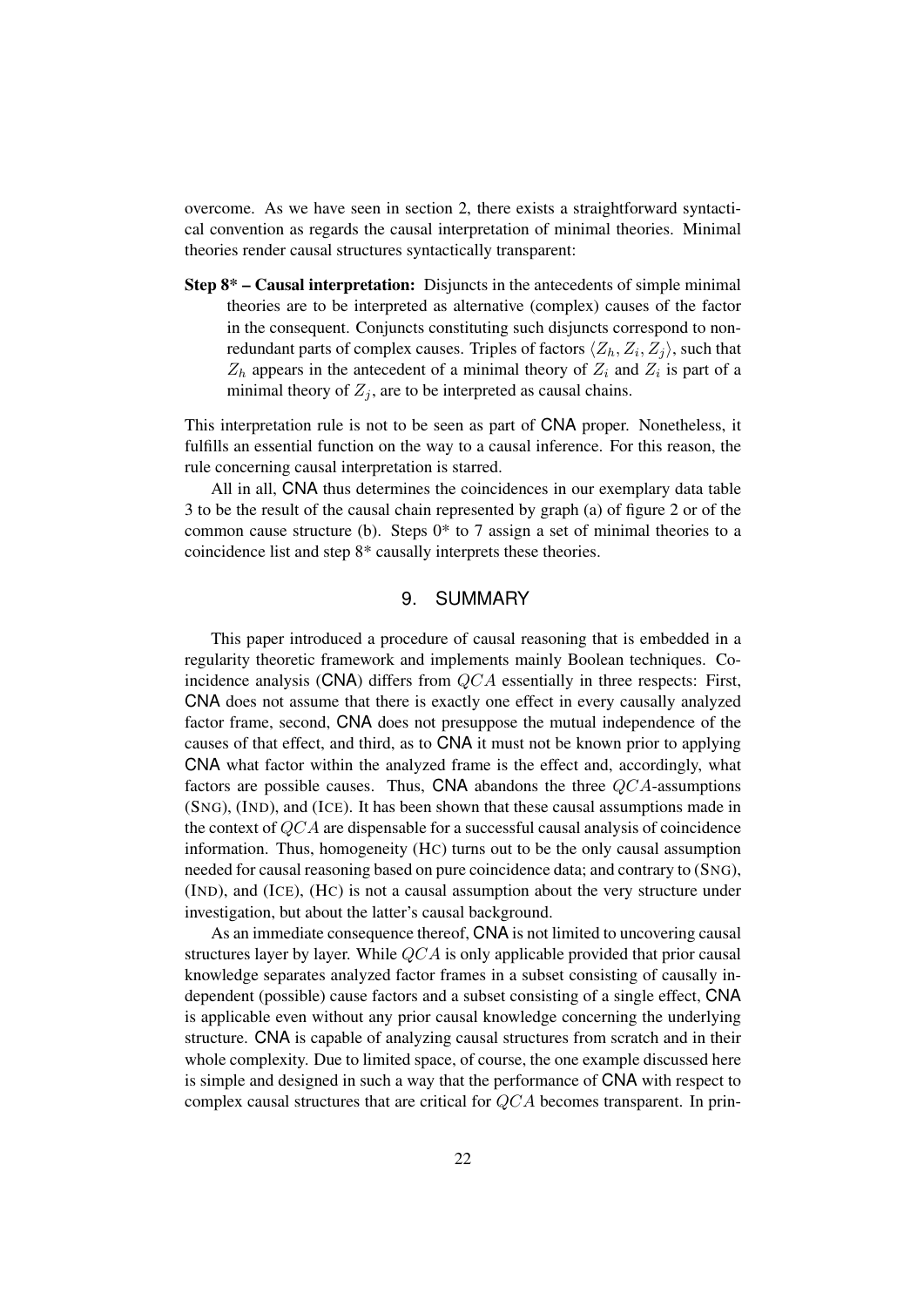ciple, however, CNA is capable of analyzing structures of arbitrary complexity. Considerably more complex examples can be found in Baumgartner (2006).

Apart from generalizing QCA, CNA fills a gap left open by the probabilistic algorithms of causal reasoning as presented in Spirtes, Glymour, and Scheines (2000). These algorithms only generate informative outputs provided that analyzed conditional probabilities are lower than 1, i.e. provided that causes do not in a strict sense determine their effects. CNA, in contrast, is custom-built for deterministic causal dependencies and properly uncovers such dependencies.

As shown in sections 3 and 4, not every coincidence list is causally analyzable. Accordingly, CNA cannot be seen as a *complete* inference procedure in the sense that it assigns a causal structure to a coincidence list whenever the coincidences in that list are in fact the result of such a structure. Empirical data may be insufficient to uncover causal regularities. However, CNA is a *correct* causal inference procedure in the sense that whenever CNA assigns a set of causal structures to a coincidence list, that list is in fact generated by a member of that set. CNA assigns sets of minimal theories and thereby sets of causal structures to every causally interpretable coincidence list.

#### **Notes**

<sup>1</sup>In fact, Ragin explicitly tailors his notion of *causal complexity* to these limitations on QCAprocessable complexity. He defines *causal complexity* as "a situation in which a given outcome may follow from several different combinations of causal conditions" (2008:124), similarly in Ragin (1987:23–26). Plainly, as we shall see below, this is a rather sweeping simplification of the actual complexity of real-life causal structures.

 $2$ It shall not be claimed that these 3 assumptions are logically independent. They are just labeled here for the purpose of easy reference later on. Moreover, it must be pointed out that (SNG), (IND) and (ICE) are not *explicitly* assumed in the context of QCA, rather they are *implicitly* taken for granted.

 ${}^{3}$ Cf. also Quine (1952) and Quine (1959).

<sup>4</sup> For details on the theoretical background resorted to here see Graßhoff and May (2001), Baumgartner and Graßhoff (2004), and Baumgartner (2008b).

<sup>5</sup>That means the procedure developed in this paper is custom-built for causal structures featuring binary variables. This restriction primarily serves conceptual simplicity, as it allows for a straightforward implementation of Boolean optimization techniques. In consequence, structures involving multi-valued variables must be encoded in binary terms before they can be treated by the procedure introduced here. For quite some time, however, there have been considerable efforts in the literature on logic synthesis to generalize Boolean optimization procedures for systems involving multi-valued variables (cf. e.g. Mirsalehi and Gaylord 1986, or Sasao 1999, ch. 10). Hence, there seem to be no principled obstacles to generalizing the procedure introduced here for multi-valued variables as well—possibly by suitably adapting the ideas of Cronqvist and Berg-Schlosser (2008).

<sup>6</sup>Coincidences correspond to what Ragin (1987) calls *configurations*.

 ${}^{7}QCA$  does not face the problem of the orientation of causal dependencies, for applying  $QCA$ is taken to be possible only after the effect has been identified within the analyzed factor frame (cf. ICE). However, as (ICE) shall be given up here, a way to orient causal dependencies is needed.

The first constraint guarantees that complex minimal theories represent cohering causal structures, and the second restriction prohibits the conjunctive concatenation of equivalent minimal theories and thus excludes redundancies.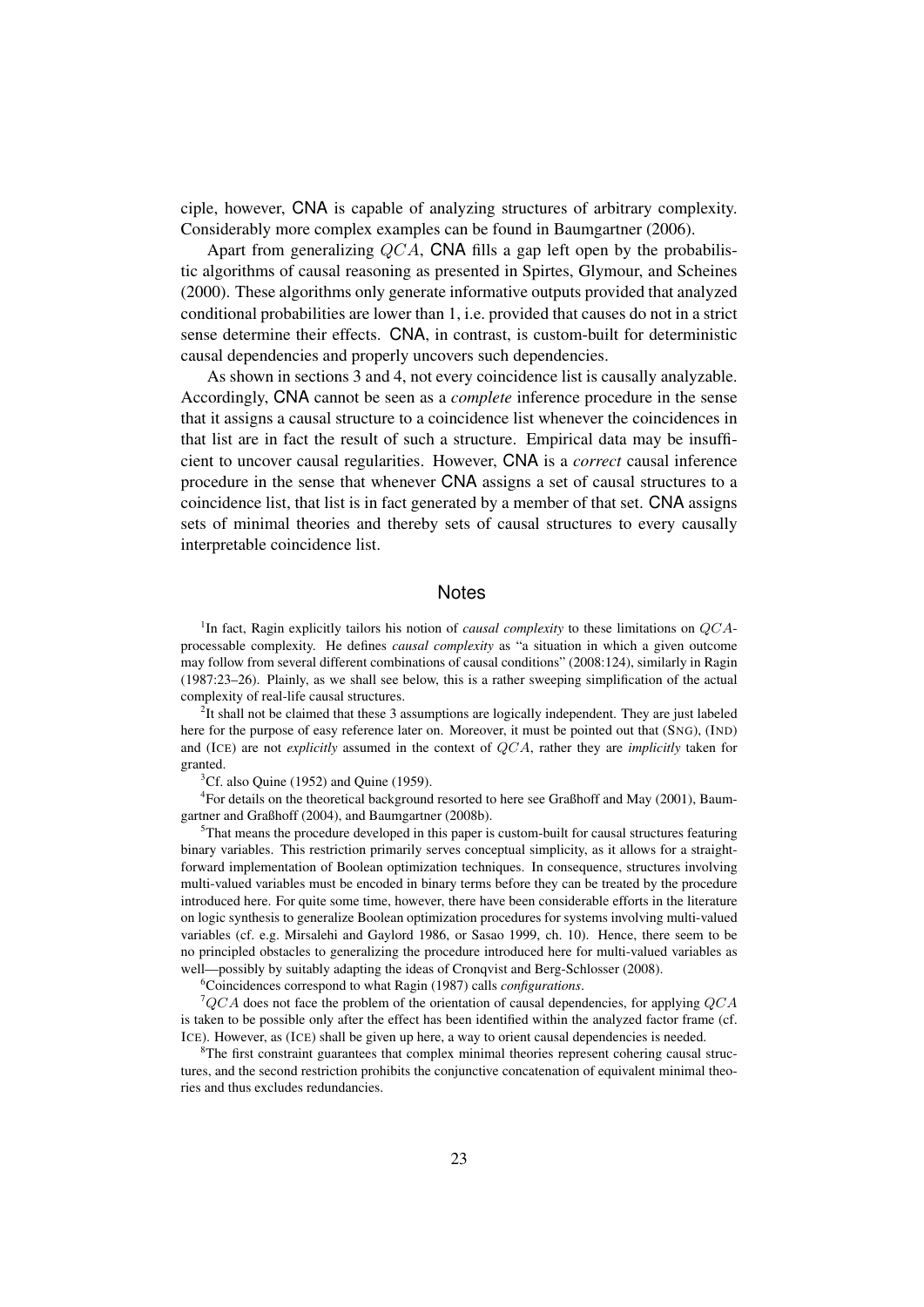<sup>9</sup>Coincidence analysis is not abbreviated as "CA" because, in the social science literature, this acronym is often used for *correspondence analysis* which must not be confused with coincidence analysis.

 $10<sup>T</sup>$  shall in the present context sidestep the problems that inevitably arise when it comes to categorizing countries into e.g. the ones with strong and the ones with weak unions. The problems of attributing vague or fuzzy properties are extensively addressed in Ragin (2000, 2008).

<sup>11</sup>One exception is Ragin (1987, 2000, 2008). He discusses at length how insufficiently diverse data negatively affect causal reasoning.

 $12$ I address the problems arising from violations of (PEX) in Baumgartner (2008c).

<sup>13</sup>For more details on the notion of a confounder needed for the purposes of CNA cf. Baumgartner (2008c).

<sup>14</sup>Ragin is rather vague about the details of the homogeneity assumption adopted by  $QCA$ . Ragin et. al. (1996), for instance, stipulate that causal data analysis presupposes that "the cases at the start of an investigation are in fact alike enough to permit comparisons" (752). (HC) can be seen as an attempt to make more precise what "alike enough to permit comparisons" means in the context of Boolean causal reasoning.

<sup>15</sup>In a way,  $QCA$  is more permissive with respect to the causal analyzability of inhomogeneous lists. If prior causal knowledge is available that excludes (at least) one case  $c_i$  recorded in an inhomogeneous list from consideration—say, because it is known that a causal structure is operating in  $c_i$  that differs from the structure under investigation such that  $c_i$  is explained away—, QCA could be applied to inhomogeneous lists. Since one of the main motivations behind CNA is to minimize the amount of prior causal knowledge needed to causally interpret small-*N* data, invoking such data adjustments in order to analyze inhomogeneous lists by CNA is uncalled for.

<sup>16</sup>Selected factors are labeled *effects*<sup>∗</sup> to indicate that they *possibly* are the effects of the structure generating the input list. Effects<sup>\*</sup> do not necessarily turn out to be (actual) effects of the underlying structure at the end of a CNA-analysis. For instance, the set of effects<sup>\*</sup> contained in list (d) of table 1 contains all factors in the frame—provided no further information is available that distinguishes among causes and effects. Yet, none of these effects<sup>\*</sup> is identified as actual effect by CNA.

 $17$ This is an important deviation from the minimalization of sufficient conditions as performed by  $QCA$ . In the vein of the Quine-McCluskey optimization of truth functions  $QCA$  only eliminates conjuncts of a sufficient condition if the latter reduced by the respective conjunct is actually contained in the coincidence list. As will be shown below, this restriction is a serious limitation of the minimizability of sufficient conditions involved in complex causal structures.

<sup>18</sup>Cf. Mackie (1974), Baumgartner and Graßhoff (2004), ch. 5

 $19$ That the minimalization of necessary conditions can be ambiguous is not taken into account in the context of  $QCA$ . In Ragin (1987, 2000, 2008) the minimalization of necessary conditions is assumed to be unproblematic. For another ambiguity with respect to minimalizing necessary conditions cf. Quine (1959) and Kim (1993).

<sup>20</sup>Cf. e.g. Frydenberg (1990), Verma and Pearl (1991), or Spirtes et al. (2000).

 $2^{1}$ The constraint as to a minimum of two alternative minimally sufficient conditions for each effect<sup>∗</sup> does justice to the minimal complexity of a causal structure required such that its direction is identifiable (cf. section 2).

### **REFERENCES**

Baumgartner, M. 2006. *Complex Causal Structures. Extensions of a Regularity Theory of Causation*, Ph.D. dissertation, University of Bern.

. 2008a. "The Causal Chain Problem." *Erkenntnis* 69:201–226.

. 2008b. "Regularity Theories Reassessed." *Philosophia* 36:327–354.

. 2008c. "Uncovering Deterministic Causal Structures: A Boolean Approach." *Synthese* URL:  $\langle$  http://www.springerlink.com/content/x0487831qk67h455/ $\rangle$ .